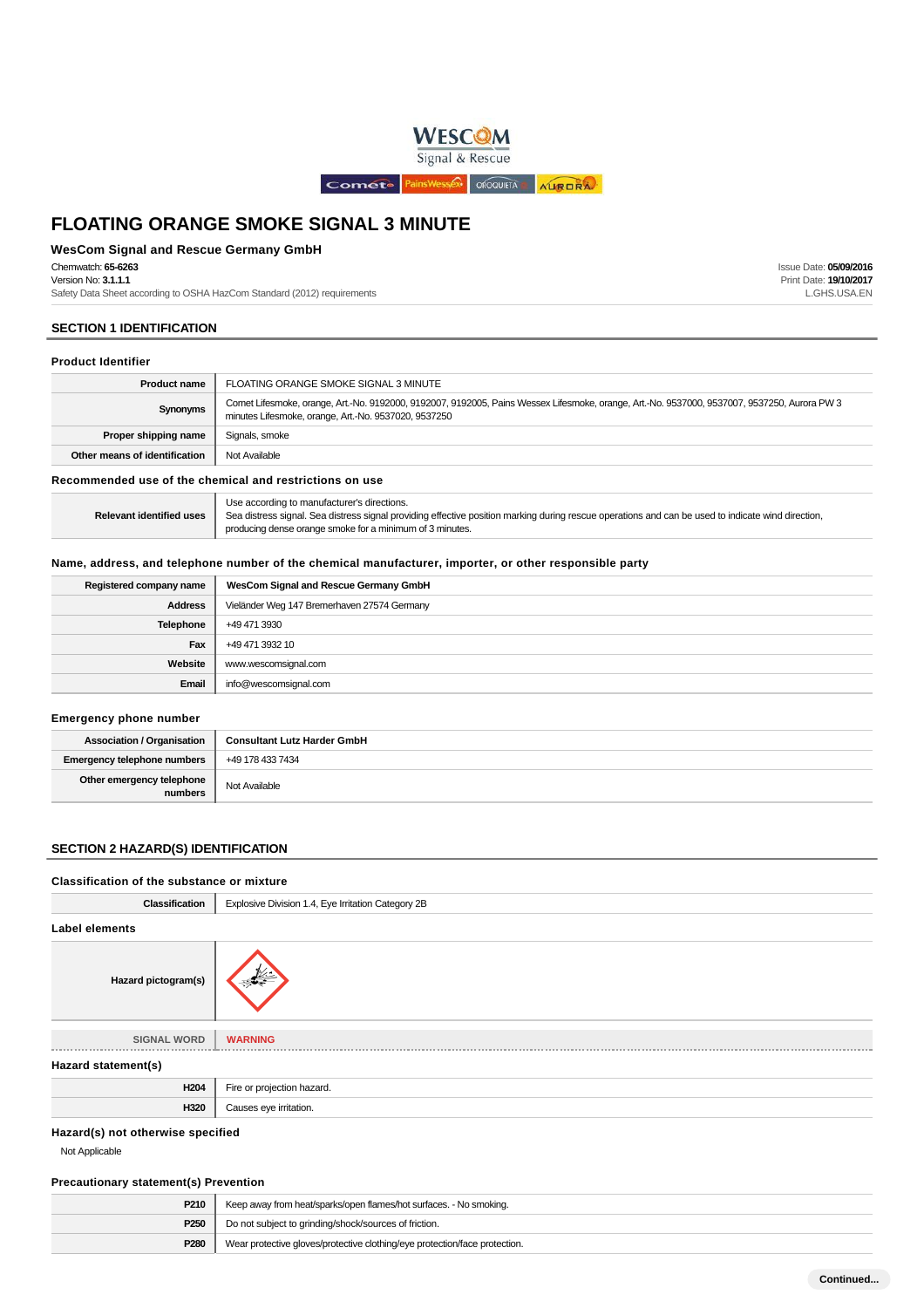**P240** Ground/bond container and receiving equipment.

#### **Precautionary statement(s) Response**

| P370+P380      | In case of fire: Evacuate area.                                                                                                  |  |
|----------------|----------------------------------------------------------------------------------------------------------------------------------|--|
| P372           | Explosion risk in case of fire.                                                                                                  |  |
| P374           | Fight fire with normal precautions from a reasonable distance.                                                                   |  |
| P373           | DO NOT fight fire when fire reaches explosives.                                                                                  |  |
| P305+P351+P338 | IF IN EYES: Rinse cautiously with water for several minutes. Remove contact lenses, if present and easy to do. Continue rinsing. |  |
| P337+P313      | If eye irritation persists: Get medical advice/attention.                                                                        |  |
|                |                                                                                                                                  |  |

# **Precautionary statement(s) Storage**

| DAN' | ster.        |
|------|--------------|
| - w  | <b>Tives</b> |
| .    | $ -$         |
|      |              |

# **Precautionary statement(s) Disposal**

**P501** Dispose of contents/container in accordance with local regulations.

# **SECTION 3 COMPOSITION / INFORMATION ON INGREDIENTS**

#### **Substances**

See section below for composition of Mixtures

# **Mixtures**

| <b>CAS No</b> | %[weight] | Name                       |
|---------------|-----------|----------------------------|
|               |           | device contains            |
|               |           | polytechnic materials of;  |
| 3811-04-9     |           | potassium chlorate         |
| 7757-79-1     |           | potassium nitrate          |
| 7704-34-9.    |           | sulfur                     |
| 10022-31-8    |           | barium nitrate             |
| 7440-44-0     |           | carbon, activated          |
| 9002-88-4     |           | polyethylene               |
| 110-30-5      |           | N,N'-ethylenebisstearamide |
| 81-64-1       |           | guinizarin                 |

The specific chemical identity and/or exact percentage (concentration) of composition has been withheld as a trade secret.

## **SECTION 4 FIRST-AID MEASURES**

# **Description of first aid measures**

| <b>Eye Contact</b>  | If this product comes in contact with eyes:<br>• Wash out immediately with water.<br>If irritation continues, seek medical attention.<br>► Removal of contact lenses after an eye injury should only be undertaken by skilled personnel.                                                                                                                                                                                                                                                                                                      |
|---------------------|-----------------------------------------------------------------------------------------------------------------------------------------------------------------------------------------------------------------------------------------------------------------------------------------------------------------------------------------------------------------------------------------------------------------------------------------------------------------------------------------------------------------------------------------------|
| <b>Skin Contact</b> | If skin contact occurs:<br>Inmediately remove all contaminated clothing, including footwear.<br>Flush skin and hair with running water (and soap if available).<br>▶ Seek medical attention in event of irritation.                                                                                                                                                                                                                                                                                                                           |
| Inhalation          | If fumes or combustion products are inhaled remove from contaminated area.<br>Lay patient down. Keep warm and rested.<br>► Prostheses such as false teeth, which may block airway, should be removed, where possible, prior to initiating first aid procedures.<br>▶ Apply artificial respiration if not breathing, preferably with a demand valve resuscitator, bag-valve mask device, or pocket mask as trained. Perform CPR if<br>necessary.<br>Transport to hospital, or doctor, without delay.                                           |
| Ingestion           | • Not considered a normal route of entry.<br>If swallowed do <b>NOT</b> induce vomiting.<br>If vomiting occurs, lean patient forward or place on left side (head-down position, if possible) to maintain open airway and prevent aspiration.<br>• Observe the patient carefully.<br>► Never give liquid to a person showing signs of being sleepy or with reduced awareness; i.e. becoming unconscious.<br>• Give water to rinse out mouth, then provide liquid slowly and as much as casualty can comfortably drink.<br>Seek medical advice. |

**Most important symptoms and effects, both acute and delayed**

See Section 11

**Indication of any immediate medical attention and special treatment needed**

Treat symptomatically.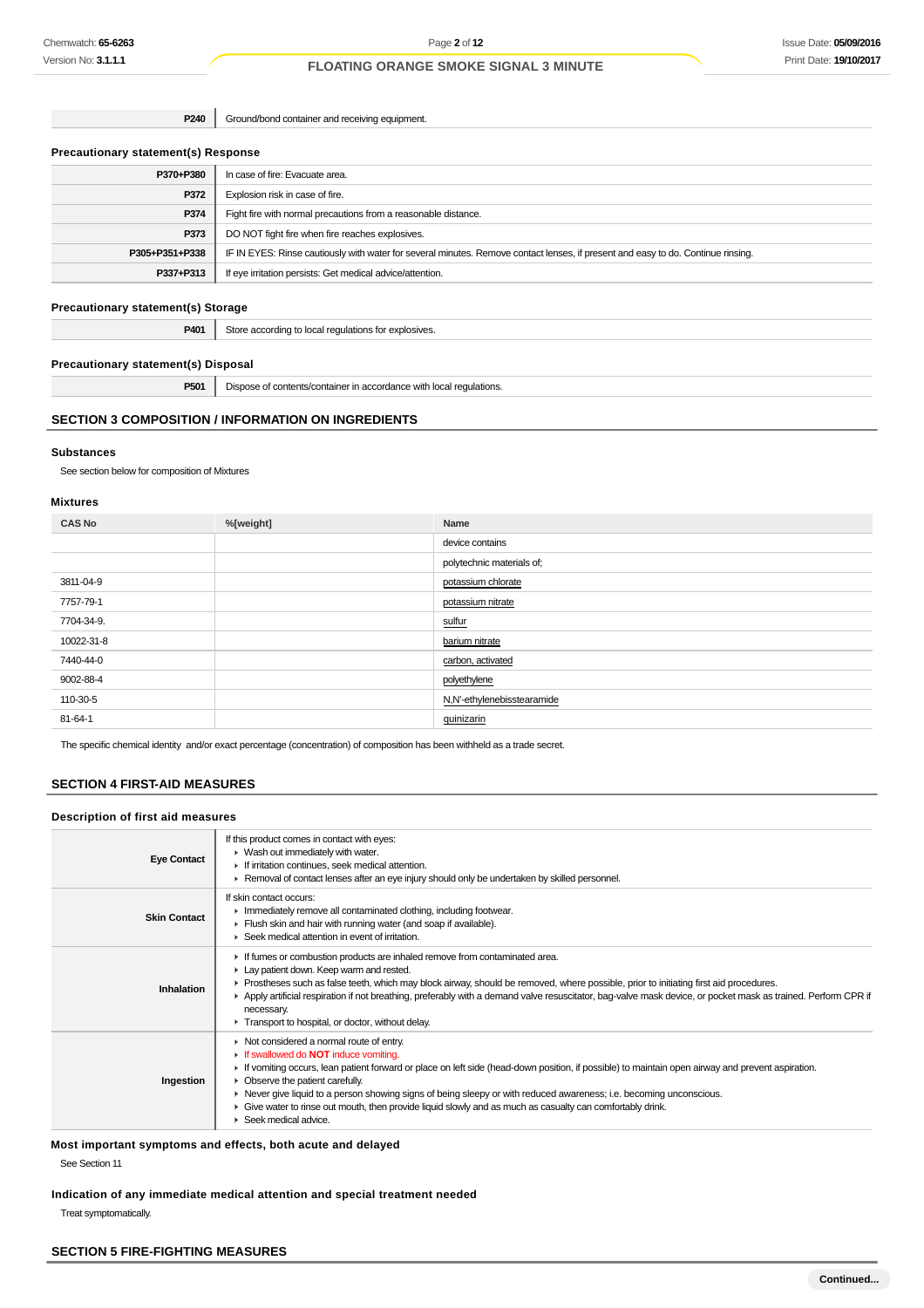# **Extinguishing media**

**DANGER**: Deliver media remotely.

For minor fires: Flooding quantities only.

**For large fires: Do not attempt to extinguish.** |Apply by mechanical means only.

# **Special hazards arising from the substrate or mixture**

| <b>Fire Incompatibility</b>                                    | Avoid contact with other chemicals.                                                                                                                                                                                                                                                                                                                                                                                                                                                                                                                                                                                                                                                                                                                                                                                                           |  |
|----------------------------------------------------------------|-----------------------------------------------------------------------------------------------------------------------------------------------------------------------------------------------------------------------------------------------------------------------------------------------------------------------------------------------------------------------------------------------------------------------------------------------------------------------------------------------------------------------------------------------------------------------------------------------------------------------------------------------------------------------------------------------------------------------------------------------------------------------------------------------------------------------------------------------|--|
| Special protective equipment and precautions for fire-fighters |                                                                                                                                                                                                                                                                                                                                                                                                                                                                                                                                                                                                                                                                                                                                                                                                                                               |  |
| <b>Fire Fighting</b>                                           | <b>WARNING: EXPLOSIVE MATERIALS / ARTICLES PRESENT!</b><br>Evacuate all personnel and move upwind.<br>Prevent re-entry.<br>Alert Fire Brigade and tell them location and nature of hazard.<br>• May detonate and burning material may be propelled from fire.<br>• Wear full-body protective clothing with breathing apparatus.<br>▶ Prevent, by any means available, spillage and fire effluent from entering drains and water courses.<br>Fight fire from safe distances and from protected locations.<br>$\blacktriangleright$ Use flooding quantities of water.<br>▶ DO NOT approach containers or packages suspected to be hot.<br>► Cool any exposed containers not involved in fire from a protected location.<br>Equipment should be thoroughly decontaminated after use.<br>Slight hazard when exposed to heat, flame and oxidisers. |  |
| <b>Fire/Explosion Hazard</b>                                   | Division 1.4 Substances, mixtures and articles which present no significant hazard: substances, mixtures and articles which present only a small hazard in<br>the event of ignition or initiation. The effects are largely confined to the package and no projection of fragments of appreciable size or range is to be<br>expected. An external fire shall not cause virtually instantaneous explosion of almost the entire contents of the package.                                                                                                                                                                                                                                                                                                                                                                                         |  |

# **SECTION 6 ACCIDENTAL RELEASE MEASURES**

# **Personal precautions, protective equipment and emergency procedures**

See section 8

#### **Environmental precautions**

See section 12

#### **Methods and material for containment and cleaning up**

| <b>Minor Spills</b> | <b>WARNING!: EXPLOSIVE.</b><br>BLAST and/or PROJECTION and/or FIRE HAZARD<br>• Clean up all spills immediately.<br>Avoid inhalation of the material and avoid contact with eyes and skin.<br>▶ Wear impervious gloves and safety glasses.<br>Remove all ignition sources.<br>Use spark-free tools when handling.<br>Sweep into non-sparking containers or barrels and moisten with water.<br>Place spilled material in clean, sealable, labelled container for disposal.<br>Fiush area with large amounts of water.                                                                                                                                                                                                                                                                                            |
|---------------------|----------------------------------------------------------------------------------------------------------------------------------------------------------------------------------------------------------------------------------------------------------------------------------------------------------------------------------------------------------------------------------------------------------------------------------------------------------------------------------------------------------------------------------------------------------------------------------------------------------------------------------------------------------------------------------------------------------------------------------------------------------------------------------------------------------------|
| <b>Major Spills</b> | <b>WARNING!: EXPLOSIVE.</b><br>• Clear area of personnel and move upwind.<br>Alert Fire Brigade and tell them location and nature of hazard.<br>• May be violently or explosively reactive.<br>• Wear full body protective clothing with breathing apparatus.<br>• Consider evacuation (or protect in place).<br>In case of transport accident notify Police, Emergency Authority, Competent Explosives Authority or Manufacturer.<br>▶ No smoking, naked lights, heat or ignition sources.<br>$\blacktriangleright$ Increase ventilation.<br>• Use extreme caution to prevent physical shock.<br>• Use only spark-free shovels and explosion-proof equipment.<br>• Collect recoverable material and segregate from spilled material.<br>$\blacktriangleright$ Wash spill area with large quantities of water. |

Personal Protective Equipment advice is contained in Section 8 of the SDS.

# **SECTION 7 HANDLING AND STORAGE**

| Precautions for safe handling |                                                                                                                                                                                                                                                                                                                                                                                                                                                                                                                                                                                                                                                                                         |
|-------------------------------|-----------------------------------------------------------------------------------------------------------------------------------------------------------------------------------------------------------------------------------------------------------------------------------------------------------------------------------------------------------------------------------------------------------------------------------------------------------------------------------------------------------------------------------------------------------------------------------------------------------------------------------------------------------------------------------------|
| Safe handling                 | Handle gently. Use good occupational work practice.<br>Observe manufacturer's storage and handling recommendations contained within this SDS.<br>Avoid all personal contact, including inhalation.<br>Avoid smoking, naked lights, heat or ignition sources.<br>Explosives must not be struck with metal implements.<br>Avoid mechanical and thermal shock and friction.<br>$\blacktriangleright$ Use in a well ventilated area.<br>Avoid contact with incompatible materials.<br>• When handling <b>DO NOT</b> eat, drink or smoke.<br>Avoid physical damage to containers.<br>Always wash hands with soap and water after handling.<br>▶ Work clothes should be laundered separately. |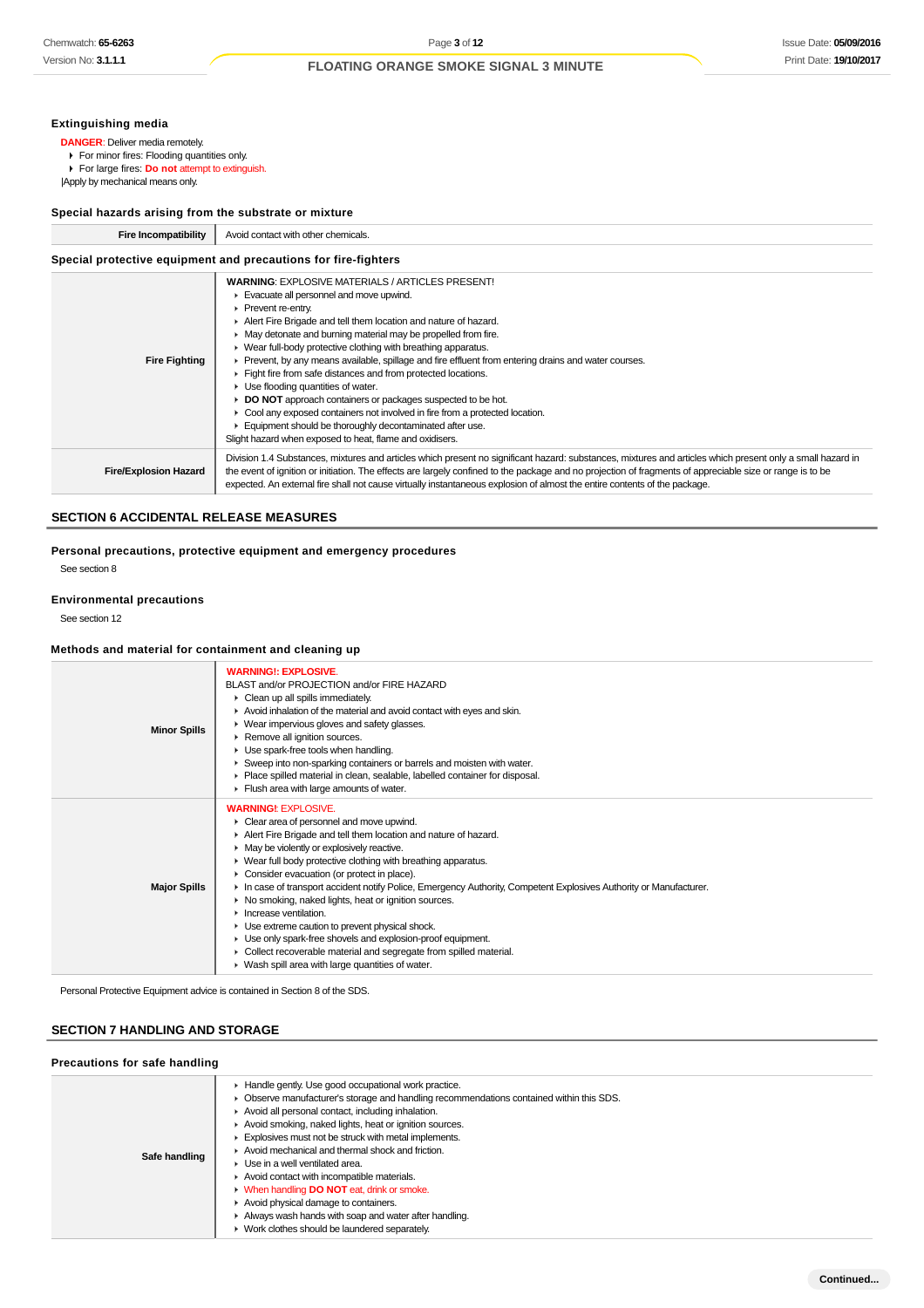# **Conditions for safe storage, including any incompatibilities**

| Suitable container      | All packaging for Class 1 Goods shall be in accordance with the requirements of the relevant Code for the transport of Dangerous Goods.<br>► Class 1 is unique in that the type of packaging used frequently has a very decisive effect on the hazard and therefore on the assignment to a particular<br>division        |
|-------------------------|--------------------------------------------------------------------------------------------------------------------------------------------------------------------------------------------------------------------------------------------------------------------------------------------------------------------------|
| Storage incompatibility | ▶ Avoid contact with other explosives, pyrotechnics, solvents, adhesives, paints, cleaners and unauthorized metals, plastics, packing equipment and<br>materials.<br>Avoid contamination with acids, alkalis, reducing agents, amines and phosphorus.<br>Explosion hazard may follow contact with incompatible materials |

# **SECTION 8 EXPOSURE CONTROLS / PERSONAL PROTECTION**

# **Control parameters**

# **OCCUPATIONAL EXPOSURE LIMITS (OEL)**

# **INGREDIENT DATA**

| Source                                                   | Ingredient           | <b>Material name</b>                                                      | <b>TWA</b>   | <b>STEL</b>      | Peak             | <b>Notes</b>                                                                                         |
|----------------------------------------------------------|----------------------|---------------------------------------------------------------------------|--------------|------------------|------------------|------------------------------------------------------------------------------------------------------|
| US NIOSH Recommended<br>Exposure Limits (RELs)           | barium nitrate       | Barium dinitrate, Barium(II) nitrate<br>(1:2), Barium salt of nitric acid | 0.5<br>mq/m3 | Not<br>Available | Not<br>Available | [*Note: The REL also applies to other soluble<br>barium compounds (as Ba) except Barium<br>sulfate.] |
| US ACGIH Threshold Limit Values<br>(TLV)                 | barium nitrate       | Barium and soluble compounds, as<br>Ba(1990)                              | 0.5<br>mq/m3 | Not<br>Available | Not<br>Available | TLV® Basis: Eye, skin, & GI irr; muscular stim                                                       |
| US OSHA Permissible Exposure<br>Levels (PELs) - Table Z1 | carbon.<br>activated | Graphite, synthetic - Respirable<br>fraction                              | 5<br>mq/m3   | Not<br>Available | Not<br>Available | Not Available                                                                                        |
| US OSHA Permissible Exposure<br>Levels (PELs) - Table Z1 | carbon,<br>activated | Graphite, synthetic                                                       | 15<br>mq/m3  | Not<br>Available | Not<br>Available | Total dust                                                                                           |

#### **EMERGENCY LIMITS**

| Chemwatch: 65-6263                                                                               |                                                                                                                                                                                                                                                                                                                                                                                                                                                                                                                                                                                                                                                                                                                                                                                                                      | Page 4 of 12                                                                                                                                                                                                                                                                                                                                                                                                                                                                                                                                                                                                                                                                                                                                                                                |              |                |                  |                                                                    |                                                                                                      |               |        | <b>Issue Date: 05/09/20</b> |
|--------------------------------------------------------------------------------------------------|----------------------------------------------------------------------------------------------------------------------------------------------------------------------------------------------------------------------------------------------------------------------------------------------------------------------------------------------------------------------------------------------------------------------------------------------------------------------------------------------------------------------------------------------------------------------------------------------------------------------------------------------------------------------------------------------------------------------------------------------------------------------------------------------------------------------|---------------------------------------------------------------------------------------------------------------------------------------------------------------------------------------------------------------------------------------------------------------------------------------------------------------------------------------------------------------------------------------------------------------------------------------------------------------------------------------------------------------------------------------------------------------------------------------------------------------------------------------------------------------------------------------------------------------------------------------------------------------------------------------------|--------------|----------------|------------------|--------------------------------------------------------------------|------------------------------------------------------------------------------------------------------|---------------|--------|-----------------------------|
| Version No: <b>3.1.1.1</b>                                                                       |                                                                                                                                                                                                                                                                                                                                                                                                                                                                                                                                                                                                                                                                                                                                                                                                                      | <b>FLOATING ORANGE SMOKE SIGNAL 3 MINUTE</b>                                                                                                                                                                                                                                                                                                                                                                                                                                                                                                                                                                                                                                                                                                                                                |              |                |                  |                                                                    |                                                                                                      |               |        | Print Date: 19/10/20        |
| Other information                                                                                | ► Store cases in a well ventilated magazine licensed for the appropriate Class, Division and Compatibility Group.<br>▶ Rotate stock to prevent ageing. Use on FIFO (first in-first out) basis.<br>▶ Observe manufacturer's storage and handling recommendations contained within this SDS.<br>Store in a cool place in original containers.<br>▶ Keep containers securely sealed.<br>• No smoking, naked lights, heat or ignition sources.<br>Store in an isolated area away from other materials.<br>▶ Keep storage area free of debris, waste and combustibles.<br>Protect containers against physical damage.<br>• Check regularly for spills and leaks<br>NOTE: If explosives need to be destroyed contact the Competent Authority.<br>Store away from incompatible materials.<br>Keep out of reach of children. |                                                                                                                                                                                                                                                                                                                                                                                                                                                                                                                                                                                                                                                                                                                                                                                             |              |                |                  |                                                                    |                                                                                                      |               |        |                             |
|                                                                                                  |                                                                                                                                                                                                                                                                                                                                                                                                                                                                                                                                                                                                                                                                                                                                                                                                                      |                                                                                                                                                                                                                                                                                                                                                                                                                                                                                                                                                                                                                                                                                                                                                                                             |              |                |                  |                                                                    |                                                                                                      |               |        |                             |
| Conditions for safe storage, including any incompatibilities                                     |                                                                                                                                                                                                                                                                                                                                                                                                                                                                                                                                                                                                                                                                                                                                                                                                                      |                                                                                                                                                                                                                                                                                                                                                                                                                                                                                                                                                                                                                                                                                                                                                                                             |              |                |                  |                                                                    |                                                                                                      |               |        |                             |
| Suitable container                                                                               | division                                                                                                                                                                                                                                                                                                                                                                                                                                                                                                                                                                                                                                                                                                                                                                                                             | All packaging for Class 1 Goods shall be in accordance with the requirements of the relevant Code for the transport of Dangerous Goods.<br>► Class 1 is unique in that the type of packaging used frequently has a very decisive effect on the hazard and therefore on the assignment to a particular                                                                                                                                                                                                                                                                                                                                                                                                                                                                                       |              |                |                  |                                                                    |                                                                                                      |               |        |                             |
| Storage incompatibility                                                                          | materials.                                                                                                                                                                                                                                                                                                                                                                                                                                                                                                                                                                                                                                                                                                                                                                                                           | ► Avoid contact with other explosives, pyrotechnics, solvents, adhesives, paints, cleaners and unauthorized metals, plastics, packing equipment and<br>Avoid contamination with acids, alkalis, reducing agents, amines and phosphorus.<br>Explosion hazard may follow contact with incompatible materials                                                                                                                                                                                                                                                                                                                                                                                                                                                                                  |              |                |                  |                                                                    |                                                                                                      |               |        |                             |
| <b>SECTION 8 EXPOSURE CONTROLS / PERSONAL PROTECTION</b>                                         |                                                                                                                                                                                                                                                                                                                                                                                                                                                                                                                                                                                                                                                                                                                                                                                                                      |                                                                                                                                                                                                                                                                                                                                                                                                                                                                                                                                                                                                                                                                                                                                                                                             |              |                |                  |                                                                    |                                                                                                      |               |        |                             |
| <b>Control parameters</b><br><b>OCCUPATIONAL EXPOSURE LIMITS (OEL)</b><br><b>INGREDIENT DATA</b> |                                                                                                                                                                                                                                                                                                                                                                                                                                                                                                                                                                                                                                                                                                                                                                                                                      |                                                                                                                                                                                                                                                                                                                                                                                                                                                                                                                                                                                                                                                                                                                                                                                             |              |                |                  |                                                                    |                                                                                                      |               |        |                             |
| <b>Source</b>                                                                                    | Ingredient                                                                                                                                                                                                                                                                                                                                                                                                                                                                                                                                                                                                                                                                                                                                                                                                           | <b>Material name</b>                                                                                                                                                                                                                                                                                                                                                                                                                                                                                                                                                                                                                                                                                                                                                                        | <b>TWA</b>   |                | <b>STEL</b>      | Peak                                                               |                                                                                                      | <b>Notes</b>  |        |                             |
| US NIOSH Recommended<br>Exposure Limits (RELs)                                                   | barium nitrate                                                                                                                                                                                                                                                                                                                                                                                                                                                                                                                                                                                                                                                                                                                                                                                                       | Barium dinitrate, Barium(II) nitrate<br>(1:2), Barium salt of nitric acid                                                                                                                                                                                                                                                                                                                                                                                                                                                                                                                                                                                                                                                                                                                   | 0.5<br>mg/m3 |                | Not<br>Available | Not<br>Available                                                   | [*Note: The REL also applies to other soluble<br>barium compounds (as Ba) except Barium<br>sulfate.] |               |        |                             |
| US ACGIH Threshold Limit Values<br>(TLV)                                                         | barium nitrate                                                                                                                                                                                                                                                                                                                                                                                                                                                                                                                                                                                                                                                                                                                                                                                                       | Barium and soluble compounds, as<br>Ba(1990)                                                                                                                                                                                                                                                                                                                                                                                                                                                                                                                                                                                                                                                                                                                                                | 0.5<br>mg/m3 |                | Not<br>Available | Not<br>TLV® Basis: Eye, skin, & GI irr; muscular stim<br>Available |                                                                                                      |               |        |                             |
| US OSHA Permissible Exposure<br>Levels (PELs) - Table Z1                                         | carbon,<br>activated                                                                                                                                                                                                                                                                                                                                                                                                                                                                                                                                                                                                                                                                                                                                                                                                 | Graphite, synthetic - Respirable<br>fraction                                                                                                                                                                                                                                                                                                                                                                                                                                                                                                                                                                                                                                                                                                                                                | 5<br>mg/m3   |                | Not<br>Available | Not<br>Available                                                   |                                                                                                      | Not Available |        |                             |
| US OSHA Permissible Exposure<br>Levels (PELs) - Table Z1                                         | 15<br>carbon,<br>Not<br>Not<br>Graphite, synthetic<br><b>Total dust</b><br>activated<br>Available<br>Available<br>mg/m3                                                                                                                                                                                                                                                                                                                                                                                                                                                                                                                                                                                                                                                                                              |                                                                                                                                                                                                                                                                                                                                                                                                                                                                                                                                                                                                                                                                                                                                                                                             |              |                |                  |                                                                    |                                                                                                      |               |        |                             |
| <b>EMERGENCY LIMITS</b>                                                                          |                                                                                                                                                                                                                                                                                                                                                                                                                                                                                                                                                                                                                                                                                                                                                                                                                      |                                                                                                                                                                                                                                                                                                                                                                                                                                                                                                                                                                                                                                                                                                                                                                                             |              |                |                  |                                                                    |                                                                                                      |               |        |                             |
| Ingredient                                                                                       | <b>Material name</b>                                                                                                                                                                                                                                                                                                                                                                                                                                                                                                                                                                                                                                                                                                                                                                                                 |                                                                                                                                                                                                                                                                                                                                                                                                                                                                                                                                                                                                                                                                                                                                                                                             |              | TEEL-1         |                  |                                                                    | TEEL-2                                                                                               |               | TEEL-3 |                             |
| potassium chlorate                                                                               | Potassium chlorate                                                                                                                                                                                                                                                                                                                                                                                                                                                                                                                                                                                                                                                                                                                                                                                                   |                                                                                                                                                                                                                                                                                                                                                                                                                                                                                                                                                                                                                                                                                                                                                                                             |              | $5.6$ mg/m $3$ |                  |                                                                    | 62 mg/m3                                                                                             |               |        | 370 mg/m3                   |
| potassium nitrate                                                                                | Potassium nitrate                                                                                                                                                                                                                                                                                                                                                                                                                                                                                                                                                                                                                                                                                                                                                                                                    |                                                                                                                                                                                                                                                                                                                                                                                                                                                                                                                                                                                                                                                                                                                                                                                             |              | $9$ mg/m $3$   |                  |                                                                    | $100 \text{ mg/m}$                                                                                   |               |        | 600 mg/m3                   |
| sulfur                                                                                           | Sulfur                                                                                                                                                                                                                                                                                                                                                                                                                                                                                                                                                                                                                                                                                                                                                                                                               |                                                                                                                                                                                                                                                                                                                                                                                                                                                                                                                                                                                                                                                                                                                                                                                             |              | 30 mg/m3       |                  |                                                                    | 330 mg/m3                                                                                            |               |        | 2,000 mg/m3                 |
| barium nitrate                                                                                   | Barium nitrate                                                                                                                                                                                                                                                                                                                                                                                                                                                                                                                                                                                                                                                                                                                                                                                                       |                                                                                                                                                                                                                                                                                                                                                                                                                                                                                                                                                                                                                                                                                                                                                                                             |              | $2.9$ mg/m $3$ |                  |                                                                    | 350 mg/m3                                                                                            |               |        | 2,100 mg/m3                 |
| carbon, activated                                                                                | Carbon; (Graphite, synthetic)                                                                                                                                                                                                                                                                                                                                                                                                                                                                                                                                                                                                                                                                                                                                                                                        |                                                                                                                                                                                                                                                                                                                                                                                                                                                                                                                                                                                                                                                                                                                                                                                             |              | $6$ mg/m $3$   |                  |                                                                    | 16 mg/m3                                                                                             |               |        | 95 mg/m3                    |
| polyethylene                                                                                     | Polyethylene                                                                                                                                                                                                                                                                                                                                                                                                                                                                                                                                                                                                                                                                                                                                                                                                         |                                                                                                                                                                                                                                                                                                                                                                                                                                                                                                                                                                                                                                                                                                                                                                                             |              | 28 mg/m3       |                  |                                                                    | 310 mg/m3                                                                                            |               |        | 1,000 mg/m3                 |
| Ingredient                                                                                       | Original IDLH                                                                                                                                                                                                                                                                                                                                                                                                                                                                                                                                                                                                                                                                                                                                                                                                        |                                                                                                                                                                                                                                                                                                                                                                                                                                                                                                                                                                                                                                                                                                                                                                                             |              |                |                  | <b>Revised IDLH</b>                                                |                                                                                                      |               |        |                             |
| potassium chlorate                                                                               | Not Available                                                                                                                                                                                                                                                                                                                                                                                                                                                                                                                                                                                                                                                                                                                                                                                                        |                                                                                                                                                                                                                                                                                                                                                                                                                                                                                                                                                                                                                                                                                                                                                                                             |              |                | Not Available    |                                                                    |                                                                                                      |               |        |                             |
| potassium nitrate                                                                                | Not Available                                                                                                                                                                                                                                                                                                                                                                                                                                                                                                                                                                                                                                                                                                                                                                                                        |                                                                                                                                                                                                                                                                                                                                                                                                                                                                                                                                                                                                                                                                                                                                                                                             |              |                |                  | Not Available                                                      |                                                                                                      |               |        |                             |
| sulfur                                                                                           | Not Available                                                                                                                                                                                                                                                                                                                                                                                                                                                                                                                                                                                                                                                                                                                                                                                                        |                                                                                                                                                                                                                                                                                                                                                                                                                                                                                                                                                                                                                                                                                                                                                                                             |              |                |                  | Not Available                                                      |                                                                                                      |               |        |                             |
| barium nitrate                                                                                   | $50 \text{ mg/m}$ 3<br>Not Available                                                                                                                                                                                                                                                                                                                                                                                                                                                                                                                                                                                                                                                                                                                                                                                 |                                                                                                                                                                                                                                                                                                                                                                                                                                                                                                                                                                                                                                                                                                                                                                                             |              |                |                  |                                                                    |                                                                                                      |               |        |                             |
| carbon, activated                                                                                | Not Available<br>Not Available                                                                                                                                                                                                                                                                                                                                                                                                                                                                                                                                                                                                                                                                                                                                                                                       |                                                                                                                                                                                                                                                                                                                                                                                                                                                                                                                                                                                                                                                                                                                                                                                             |              |                |                  |                                                                    |                                                                                                      |               |        |                             |
| polyethylene                                                                                     | Not Available                                                                                                                                                                                                                                                                                                                                                                                                                                                                                                                                                                                                                                                                                                                                                                                                        |                                                                                                                                                                                                                                                                                                                                                                                                                                                                                                                                                                                                                                                                                                                                                                                             |              |                |                  | Not Available                                                      |                                                                                                      |               |        |                             |
| N,N'-ethylenebisstearamide                                                                       | Not Available                                                                                                                                                                                                                                                                                                                                                                                                                                                                                                                                                                                                                                                                                                                                                                                                        | Not Available                                                                                                                                                                                                                                                                                                                                                                                                                                                                                                                                                                                                                                                                                                                                                                               |              |                |                  |                                                                    |                                                                                                      |               |        |                             |
| quinizarin                                                                                       | Not Available<br>Not Available                                                                                                                                                                                                                                                                                                                                                                                                                                                                                                                                                                                                                                                                                                                                                                                       |                                                                                                                                                                                                                                                                                                                                                                                                                                                                                                                                                                                                                                                                                                                                                                                             |              |                |                  |                                                                    |                                                                                                      |               |        |                             |
| <b>MATERIAL DATA</b>                                                                             |                                                                                                                                                                                                                                                                                                                                                                                                                                                                                                                                                                                                                                                                                                                                                                                                                      |                                                                                                                                                                                                                                                                                                                                                                                                                                                                                                                                                                                                                                                                                                                                                                                             |              |                |                  |                                                                    |                                                                                                      |               |        |                             |
| <b>Exposure controls</b>                                                                         |                                                                                                                                                                                                                                                                                                                                                                                                                                                                                                                                                                                                                                                                                                                                                                                                                      |                                                                                                                                                                                                                                                                                                                                                                                                                                                                                                                                                                                                                                                                                                                                                                                             |              |                |                  |                                                                    |                                                                                                      |               |        |                             |
| Appropriate engineering<br>controls                                                              |                                                                                                                                                                                                                                                                                                                                                                                                                                                                                                                                                                                                                                                                                                                                                                                                                      | Engineering controls for explosive articles are designed to reduce or eliminate fragmentation and/or blast effects either by suppression of the source of<br>detonation or by protection at the exposed location, or both. Barricades, shields, contained detonation chambers, and "zero quantity-distance (Q-D)"<br>magazines are examples of engineering controls.<br>Engineering controls are designed and tested in a rigorous fashion. The construction of the engineering control must be carefully duplicated in field<br>applications to assure it will function properly.<br>It is thus imperative that engineering controls be built exactly in accordance with the design package, and that they be used only for the articles<br>(e.g.munitions) for which they are authorised. |              |                |                  |                                                                    |                                                                                                      |               |        |                             |

#### **MATERIAL DATA**

|                         | Engineering controls for explosive articles are designed to reduce or eliminate fragmentation and/or blast effects either by suppression of the source of<br>detonation or by protection at the exposed location, or both. Barricades, shields, contained detonation chambers, and "zero quantity-distance (Q-D)"<br>magazines are examples of engineering controls. |
|-------------------------|----------------------------------------------------------------------------------------------------------------------------------------------------------------------------------------------------------------------------------------------------------------------------------------------------------------------------------------------------------------------|
| Appropriate engineering | Engineering controls are designed and tested in a rigorous fashion. The construction of the engineering control must be carefully duplicated in field                                                                                                                                                                                                                |
| controls                | applications to assure it will function properly.                                                                                                                                                                                                                                                                                                                    |
|                         | It is thus imperative that engineering controls be built exactly in accordance with the design package, and that they be used only for the articles                                                                                                                                                                                                                  |
|                         | (e.g. munitions) for which they are authorised.                                                                                                                                                                                                                                                                                                                      |
|                         |                                                                                                                                                                                                                                                                                                                                                                      |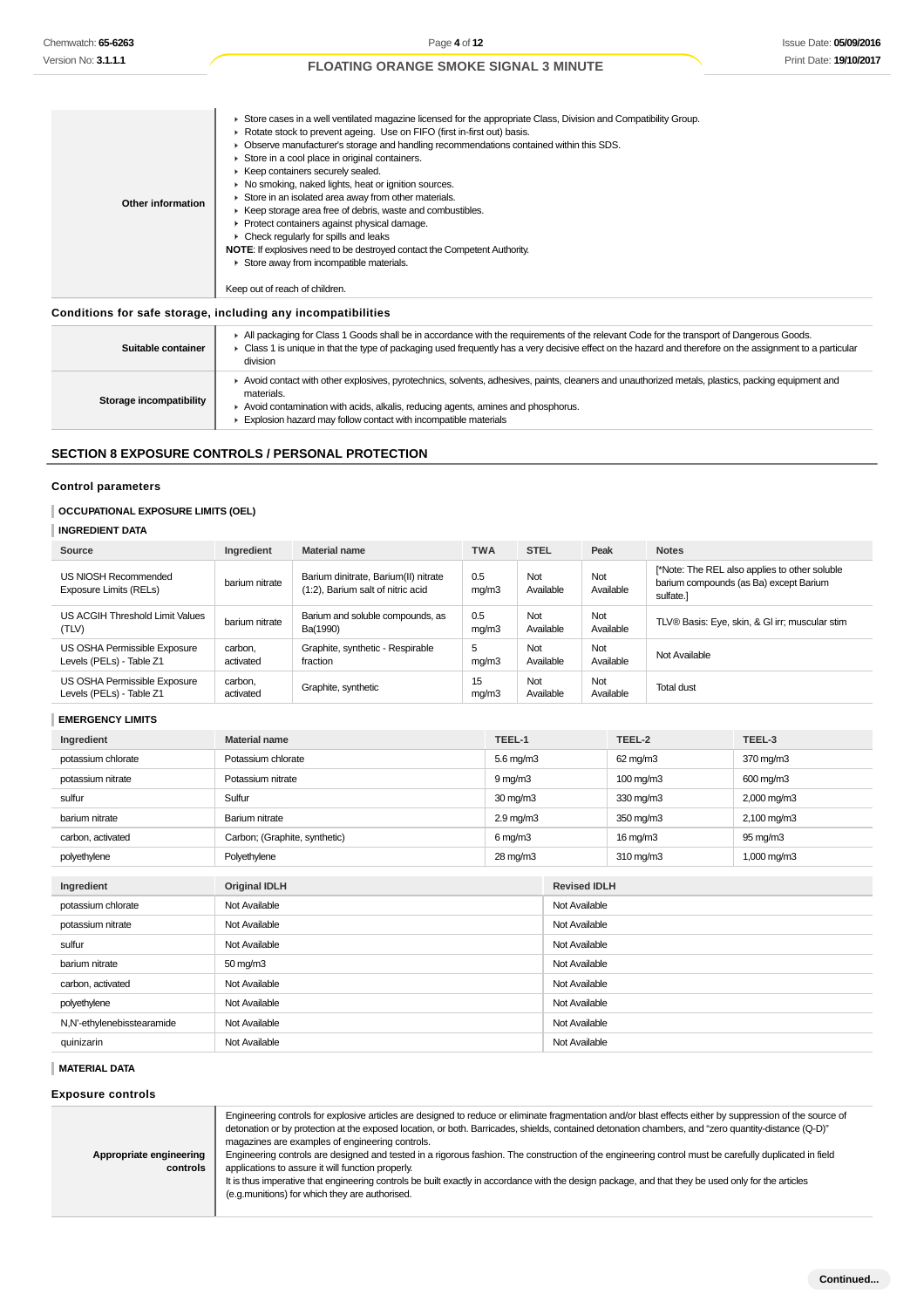| <b>Personal protection</b> |                                                                                                                                                                                                                                       |
|----------------------------|---------------------------------------------------------------------------------------------------------------------------------------------------------------------------------------------------------------------------------------|
| Eye and face protection    | Safety glasses with side shields<br>Chemical goggles                                                                                                                                                                                  |
| <b>Skin protection</b>     | See Hand protection below                                                                                                                                                                                                             |
| Hands/feet protection      | ▶ Wear chemical protective gloves, e.g. PVC.<br>▶ Wear safety footwear or safety gumboots, e.g. Rubber                                                                                                                                |
| <b>Body protection</b>     | See Other protection below                                                                                                                                                                                                            |
| Other protection           | Fire resistant/ heat resistant gloves where practical, otherwise<br>Heavy-duty chemically resistant gloves capable of providing short-term protection against spontaneous ignition.<br>Safety footwear<br>Hard hat<br>Ear Protection. |
| <b>Thermal hazards</b>     | Not Available                                                                                                                                                                                                                         |

#### **Respiratory protection**

Particulate. (AS/NZS 1716 & 1715, EN 143:2000 & 149:001, ANSI Z88 or national equivalent)

Ť

Where the concentration of gas/particulates in the breathing zone, approaches or exceeds the "Exposure Standard" (or ES), respiratory protection is required. Degree of protection varies with both face-piece and Class of filter; the nature of protection varies with Type of filter.

| <b>Required Minimum Protection Factor</b> | <b>Half-Face Respirator</b> | <b>Full-Face Respirator</b> | <b>Powered Air Respirator</b> |
|-------------------------------------------|-----------------------------|-----------------------------|-------------------------------|
| up to $10 \times ES$                      | -AUS P2                     |                             | -PAPR-AUS / Class 1 P2        |
| up to $50 \times ES$                      |                             | -AUS / Class 1 P2           |                               |
| up to $100 \times ES$                     |                             | $-2P2$                      | -PAPR-2 P2 $\land$            |

^ - Full-face

A(All classes) = Organic vapours, B AUS or B1 = Acid gasses, B2 = Acid gas or hydrogen cyanide(HCN), B3 = Acid gas or hydrogen cyanide(HCN), E = Sulfur dioxide(SO2), G = Agricultural chemicals, K = Ammonia(NH3), Hg = Mercury, NO = Oxides of nitrogen, MB = Methyl bromide, AX = Low boiling point organic compounds(below 65 degC)

Respiratory protection not normally required due to the physical form of the product.

# **SECTION 9 PHYSICAL AND CHEMICAL PROPERTIES**

## **Information on basic physical and chemical properties**

| Appearance                                      | Orange/yellow outer metal casing pressed with black/grey polytechnical ingredients. |                                            |                |  |  |
|-------------------------------------------------|-------------------------------------------------------------------------------------|--------------------------------------------|----------------|--|--|
|                                                 |                                                                                     |                                            |                |  |  |
| <b>Physical state</b>                           | Manufactured                                                                        | Relative density (Water = 1)               | Not Applicable |  |  |
| Odour                                           | Not Available                                                                       | Partition coefficient n-octanol /<br>water | Not Available  |  |  |
| <b>Odour threshold</b>                          | Not Available                                                                       | Auto-ignition temperature (°C)             | Not Available  |  |  |
| pH (as supplied)                                | Not Applicable                                                                      | <b>Decomposition temperature</b>           | >160           |  |  |
| Melting point / freezing point<br>(°C)          | Not Applicable                                                                      | Viscosity (cSt)                            | Not Applicable |  |  |
| Initial boiling point and boiling<br>range (°C) | Not Applicable                                                                      | Molecular weight (g/mol)                   | Not Applicable |  |  |
| Flash point (°C)                                | 160                                                                                 | <b>Taste</b>                               | Not Available  |  |  |
| <b>Evaporation rate</b>                         | Not Applicable                                                                      | <b>Explosive properties</b>                | Not Available  |  |  |
| Flammability                                    | Not Applicable                                                                      | <b>Oxidising properties</b>                | Not Available  |  |  |
| Upper Explosive Limit (%)                       | Not Available                                                                       | Surface Tension (dyn/cm or<br>$mN/m$ )     | Not Applicable |  |  |
| Lower Explosive Limit (%)                       | Not Available                                                                       | <b>Volatile Component (%vol)</b>           | Not Applicable |  |  |
| Vapour pressure (kPa)                           | Not Applicable                                                                      | Gas group                                  | Not Available  |  |  |
| Solubility in water (g/L)                       | Immiscible                                                                          | pH as a solution (1%)                      | Not Applicable |  |  |
| Vapour density (Air = 1)                        | Not Applicable                                                                      | VOC g/L                                    | Not Available  |  |  |

# **SECTION 10 STABILITY AND REACTIVITY**

| Reactivity                                   | See section 7                                                                                                                                                                                                                                                                   |
|----------------------------------------------|---------------------------------------------------------------------------------------------------------------------------------------------------------------------------------------------------------------------------------------------------------------------------------|
| <b>Chemical stability</b>                    | ▶ Presence of shock and friction<br>Presence of heat source and ignition source<br>Product is considered stable under normal handling conditions.<br>Stable under normal storage conditions.<br>Hazardous polymerization will not occur.<br>Avoid contact with other chemicals. |
| <b>Possibility of hazardous</b><br>reactions | See section 7                                                                                                                                                                                                                                                                   |
| <b>Conditions to avoid</b>                   | See section 7                                                                                                                                                                                                                                                                   |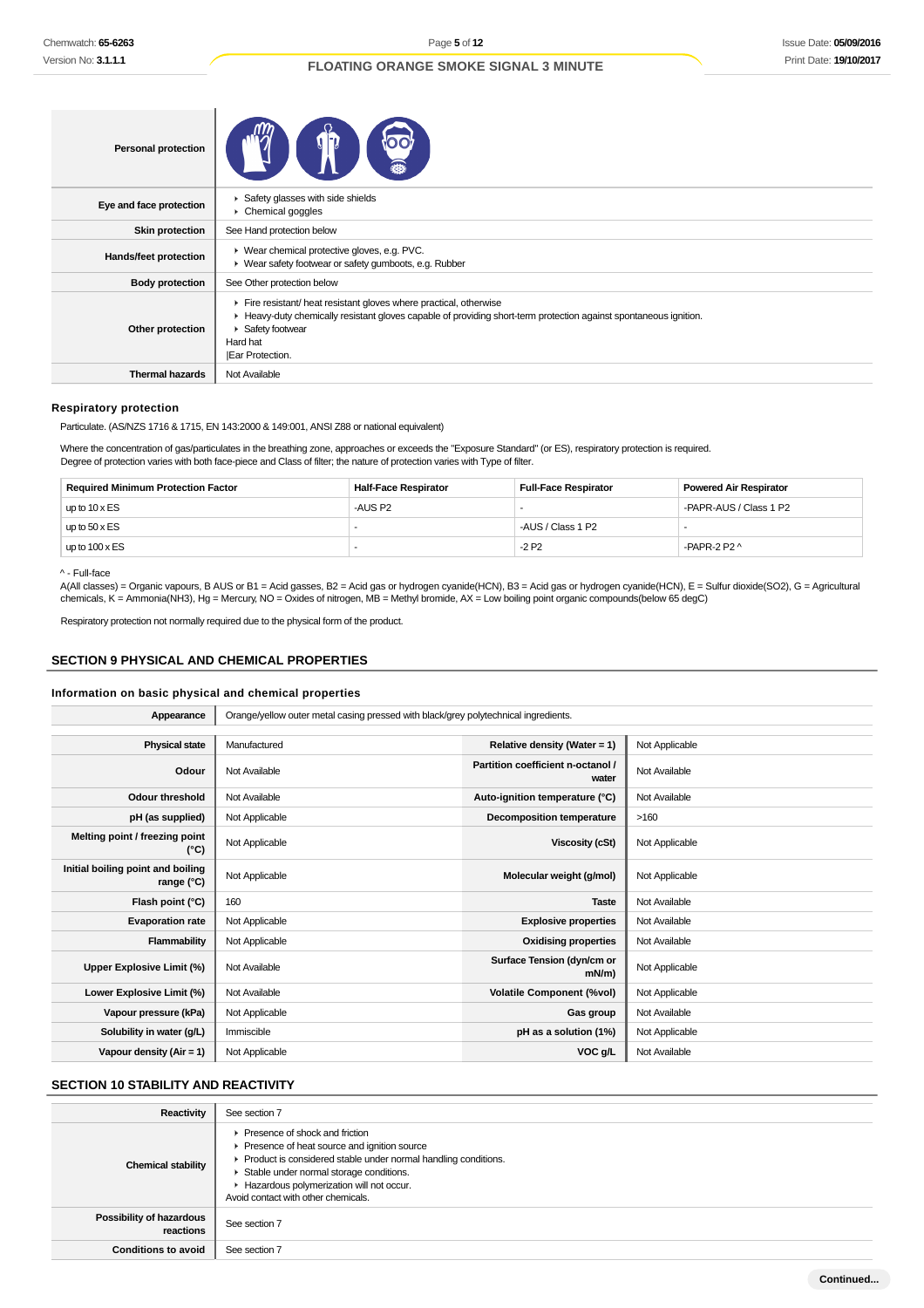**Incompatible materials** See section 7 **Hazardous decomposition**

**products** See section 5

# **SECTION 11 TOXICOLOGICAL INFORMATION**

# **Information on toxicological effects Inhaled** Not normally a hazard due to physical form of product. Inhalation of vapour is more likely at higher than normal temperatures. The vapour is discomforting **Ingestion** Not normally a hazard due to physical form of product. Considered an unlikely route of entry in commercial/industrial environments **Skin Contact** Not normally a hazard due to physical form of product. The vapour is discomforting **Eye** Not normally a hazard due to physical form of product. The vapour is discomforting **Chronic** Generally not applicable. |Principal hazards are related to the explosive/ decomposition by products, if inadvertently discharged or launched without adequate control and safety measures in place. Normal exposure to the article by all route is considered to be practically non-harmful. **FLOATING ORANGE SMOKE SIGNAL 3 MINUTE TOXICITY IRRITATION** Not Available Not Available **potassium chlorate TOXICITY IRRITATION** dermal (rat) LD50: >2000 mg/kg<sup>[1]</sup> Not Available Oral (rat) LD50: 1870 mg/kg[2] **potassium nitrate TOXICITY IRRITATION** dermal (rat) LD50:  $>5000$  mg/kg<sup>[1]</sup> Not Available Oral (rat) LD50: >2000 mg/kg[1] **sulfur TOXICITY IRRITATION** dermal (rat) LD50: >2000 mg/kg<sup>[1]</sup> exercise to the state of the state of the state of the state of the state of the state of the state of the state of the state of the state of the state of the state of the state of the s Inhalation (rat) LC50:  $>5.43$  mg/l4 h<sup>[1]</sup> Oral (rat) LD50: >2000 mg/kg[1] **barium nitrate TOXICITY IRRITATION** Oral (rat) LD50: 355 mg/kg<sup>[2]</sup> exercise the contract Eye (rabbit):100 mg/24h - moderate Skin (rabbit): 500 mg/24h - mild **carbon, activated TOXICITY IRRITATION** Not Available Not Available **polyethylene TOXICITY IRRITATION** Dermal (rabbit) LD50:  $>2000$  mg/kg<sup>[2]</sup> Not Available Inhalation (mouse) LC50: 1.5 mg/l/30m<sup>[2]</sup> Oral (rat) LD50: >3000 mg/kg[2] **N,N'-ethylenebisstearamide TOXICITY IRRITATION** Oral (mouse) LD50: >20000 mg/kg<sup>[2]</sup> Non-irritant Skin (rabbit) patch in PEG400 Slight irritant **quinizarin TOXICITY IRRITATION** Oral (rat) LD50: >5000 mg/kg<sup>[2]</sup> execution of the state of the state of the state of the state of the state of the state of the state of the state of the state of the state of the state of the state of the state of the st **Legend:** 1. Value obtained from Europe ECHA Registered Substances - Acute toxicity 2.\* Value obtained from manufacturer's SDS. Unless otherwise specified data extracted from RTECS - Register of Toxic Effect of chemical Substances

**BARIUM NITRATE**

The material may produce moderate eye irritation leading to inflammation. Repeated or prolonged exposure to irritants may produce conjunctivitis. The material may cause skin irritation after prolonged or repeated exposure and may produce a contact dermatitis (nonallergic). This form of dermatitis is often characterised by skin redness (erythema) and swelling epidermis. Histologically there may be intercellular oedema of the spongy layer (spongiosis) and intracellular oedema of the epidermis.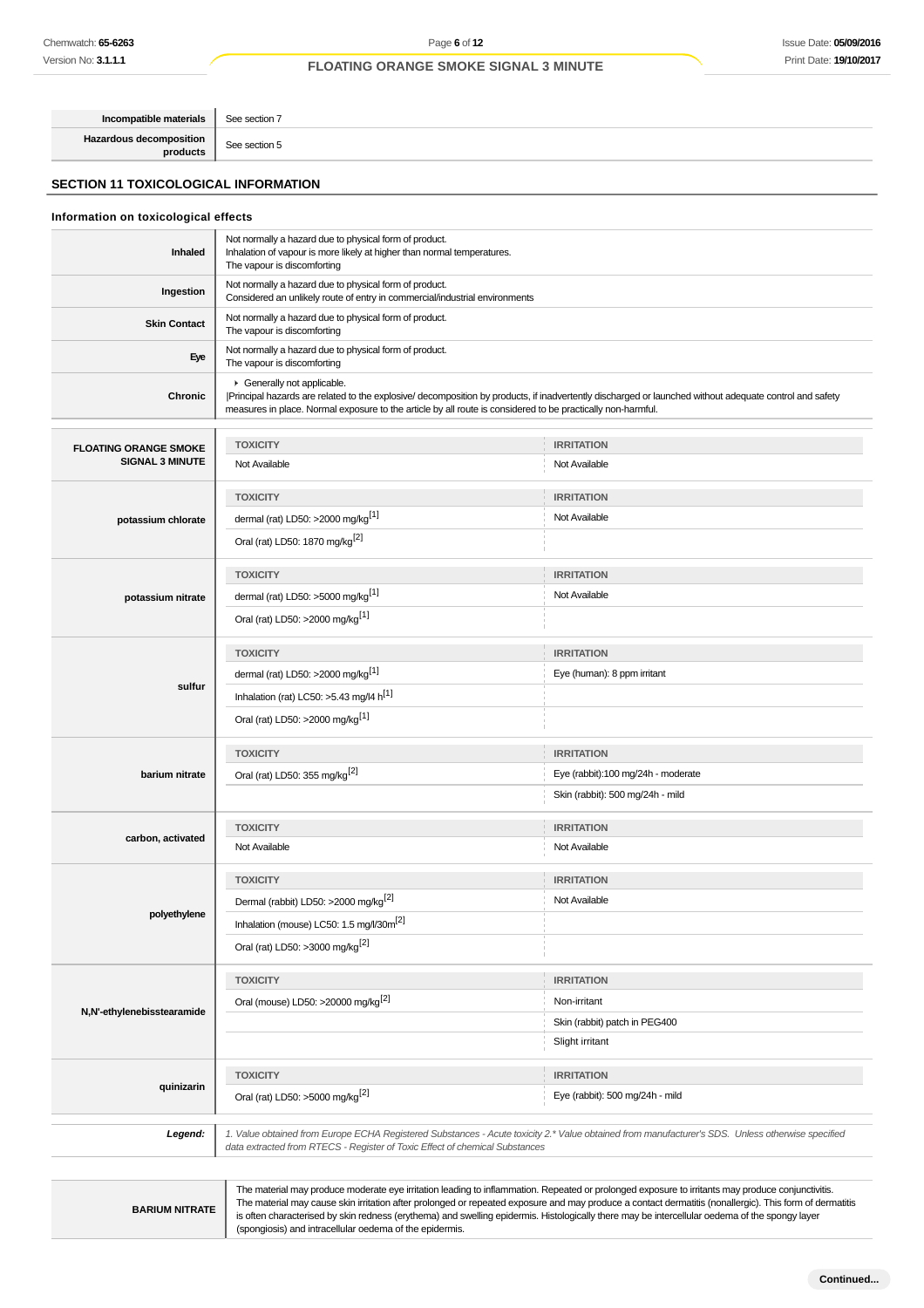| <b>CARBON, ACTIVATED</b>   | No significant acute toxicological data identified in literature search.<br>The substance is classified by IARC as Group 3:<br><b>NOT</b> classifiable as to its carcinogenicity to humans.<br>Evidence of carcinogenicity may be inadequate or limited in animal testing.                                                                                                                                                                                                                                                                                                                                                                                                                                                                                                                                                                                                                                                                                                                                                                                                                                                                                                                                                                                                                                                                                                                                                                                                                                                                                                                                                                                                                                                                                                                                                                                                                                                                                                                                                                                                                                                                                                                                                                                                                                                                                                                                                                                                                                                                                                                                                                                                                                                                                                                                                                                                                                                                                                                                                                                                                                                                                                                                                                                                                                                                                                                                                                                                                                                                                                                                                                                                                                                                                                                                                                                                                                                                                                                                                                                                                                                                                                                                                                                                                                                                                                                                                                                                                                                                                                                                                                                                                                                                                                                                                                                                                                                                                                                                                                                                                                                                                                                                                                                                                                                                                                                                                                                                                                                                                                                                                                                                                                                                                                                                                                                                                                                                                                                                                                                                                                                                                                                                                                                                                                                                                                                                                                                                                                                                                                                                                                                                                                                                                                                                                                                                                                                                                                                                                                                                                                                                                                                                                                                                                                                                                                                                                                                                                                                                                                                                                                                                                                                                                                                                                                                                                                                                                                                                                                                                                                                                                                                                                                                                                                                                                                                                                                                                                                                                                                                                                                                                                                                                                                                                                                                                                                                                                                                                                                                                                                                                                                                                                                                                                                                                                                                                                                                                                                  |
|----------------------------|-------------------------------------------------------------------------------------------------------------------------------------------------------------------------------------------------------------------------------------------------------------------------------------------------------------------------------------------------------------------------------------------------------------------------------------------------------------------------------------------------------------------------------------------------------------------------------------------------------------------------------------------------------------------------------------------------------------------------------------------------------------------------------------------------------------------------------------------------------------------------------------------------------------------------------------------------------------------------------------------------------------------------------------------------------------------------------------------------------------------------------------------------------------------------------------------------------------------------------------------------------------------------------------------------------------------------------------------------------------------------------------------------------------------------------------------------------------------------------------------------------------------------------------------------------------------------------------------------------------------------------------------------------------------------------------------------------------------------------------------------------------------------------------------------------------------------------------------------------------------------------------------------------------------------------------------------------------------------------------------------------------------------------------------------------------------------------------------------------------------------------------------------------------------------------------------------------------------------------------------------------------------------------------------------------------------------------------------------------------------------------------------------------------------------------------------------------------------------------------------------------------------------------------------------------------------------------------------------------------------------------------------------------------------------------------------------------------------------------------------------------------------------------------------------------------------------------------------------------------------------------------------------------------------------------------------------------------------------------------------------------------------------------------------------------------------------------------------------------------------------------------------------------------------------------------------------------------------------------------------------------------------------------------------------------------------------------------------------------------------------------------------------------------------------------------------------------------------------------------------------------------------------------------------------------------------------------------------------------------------------------------------------------------------------------------------------------------------------------------------------------------------------------------------------------------------------------------------------------------------------------------------------------------------------------------------------------------------------------------------------------------------------------------------------------------------------------------------------------------------------------------------------------------------------------------------------------------------------------------------------------------------------------------------------------------------------------------------------------------------------------------------------------------------------------------------------------------------------------------------------------------------------------------------------------------------------------------------------------------------------------------------------------------------------------------------------------------------------------------------------------------------------------------------------------------------------------------------------------------------------------------------------------------------------------------------------------------------------------------------------------------------------------------------------------------------------------------------------------------------------------------------------------------------------------------------------------------------------------------------------------------------------------------------------------------------------------------------------------------------------------------------------------------------------------------------------------------------------------------------------------------------------------------------------------------------------------------------------------------------------------------------------------------------------------------------------------------------------------------------------------------------------------------------------------------------------------------------------------------------------------------------------------------------------------------------------------------------------------------------------------------------------------------------------------------------------------------------------------------------------------------------------------------------------------------------------------------------------------------------------------------------------------------------------------------------------------------------------------------------------------------------------------------------------------------------------------------------------------------------------------------------------------------------------------------------------------------------------------------------------------------------------------------------------------------------------------------------------------------------------------------------------------------------------------------------------------------------------------------------------------------------------------------------------------------------------------------------------------------------------------------------------------------------------------------------------------------------------------------------------------------------------------------------------------------------------------------------------------------------------------------------------------------------------------------------------------------------------------------------------------------------------------------------------------------------------------------------------------------------------------------------------------------------------------------------------------------------------------------------------------------------------------------------------------------------------------------------------------------------------------------------------------------------------------------------------------------------------------------------------------------------------------------------------------------------------------------------------------------------------------------------------------------------------------------------------------------------------------------------------------------------------------------------------------------------------------------------------------------------------------------------------------------------------------------------------------------------------------------------------------------------------------------------------------------------------------------------------------------------------------------------------------------------------------------------------------------------------------------------------------------------------------------------------------------------------------------------------------------------------------------------------------------------------------------------------------------------------------------------------------------------------------------------------------------------------------------------------------------------------------------------------------------------------------------------------------------------------------------------------------------------------------------------------------------------------------------------------------------------------------------------------------------------------------------------------------------------------------------------------------------------------------------------------------------------------------------------------------------------------------------|
| N,N'-ETHYLENEBISSTEARAMIDE | Asthma-like symptoms may continue for months or even years after exposure to the material ceases. This may be due to a non-allergenic condition known<br>as reactive airways dysfunction syndrome (RADS) which can occur following exposure to high levels of highly irritating compound. Key criteria for the<br>diagnosis of RADS include the absence of preceding respiratory disease, in a non-atopic individual, with abrupt onset of persistent asthma-like<br>symptoms within minutes to hours of a documented exposure to the irritant. A reversible airflow pattern, on spirometry, with the presence of moderate to<br>severe bronchial hyperreactivity on methacholine challenge testing and the lack of minimal lymphocytic inflammation, without eosinophilia, have also been<br>included in the criteria for diagnosis of RADS. RADS (or asthma) following an irritating inhalation is an infrequent disorder with rates related to the<br>concentration of and duration of exposure to the irritating substance. Industrial bronchitis, on the other hand, is a disorder that occurs as result of<br>exposure due to high concentrations of irritating substance (often particulate in nature) and is completely reversible after exposure ceases. The disorder<br>is characterised by dyspnea, cough and mucus production.<br>For Fatty Nitrogen Derived (FND) Amides (including several high molecular weight alkyl amino acid amides)<br>The chemicals in the Fatty Nitrogen Derived (FND) Amides of surfactants are similar to the class in general as to physical/chemical properties,<br>environmental fate and toxicity. Human exposure to these chemicals is substantially documented.<br>The Fatty nitrogen-derived amides (FND amides) comprise four categories:<br>Subcategory I: Substituted Amides<br>Subcategory II: Fatty Acid Reaction Products with Amino Compounds (Note: Subcategory II chemicals, in many cases, contain Subcategory I chemicals<br>as major components)<br>Subcategory III: Imidazole Derivatives<br>Subcategory IV: FND Amphoterics<br>Acute Toxicity: The low acute oral toxicity of the FND Amides is well established across all Subcategories by the available data. The limited acute toxicity<br>of these chemicals is also confirmed by four acute dermal and two acute inhalation studies.<br>Repeated Dose and Reproductive Toxicity: Two subchronic toxicity studies demonstrating low toxicity are available for Subcategory I chemicals. In<br>addition, a 5-day repeated dose study for a third chemical confirmed the minimal toxicity of these chemicals. Since the Subcategory I chemicals are major<br>components of many Subcategory II chemicals, and based on the low repeat-dose toxicity of the amino compounds (e.g. diethanolamine, triethanolamine)<br>used for producing the Subcategory II derivatives, the Subcategory I repeat-dose toxicity studies adequately support Subcategory II.<br>Two subchronic toxicity studies in Subcategory III confirmed the low order of repeat dose toxicity for the FND Amides Imidazole derivatives. For<br>Subcategory IV, two subchronic toxicity studies for one of the chemicals indicated a low order of repeat-dose toxicity for the FND amphoteric salts similar<br>to that seen in the other categories.<br>Genetic Toxicity in vitro: Based on the lack of effect of one or more chemicals in each subcategory, adequate data for mutagenic activity as measured by<br>the Salmonella reverse mutation assay exist for all of the subcategories.<br>Developmental Toxicity: A developmental toxicity study in Subcategory I and in Subcategory IV and a third study for a chemical in Subcategory III are<br>available. The studies indicate these chemicals are not developmental toxicants, as expected based on their structures, molecular weights, physical<br>properties and knowledge of similar chemicals. As above for repeat-dose toxicity, the data for Subcategory I are adequate to support Subcategory II.<br>In evaluating potential toxicity of the FND Amides chemicals, it is also useful to review the available data for the related FND Cationic and FND Amines<br>Category chemicals. Acute oral toxicity studies (approximately 80 studies for 40 chemicals in the three categories) provide LD50 values from<br>approximately 400 to 10,000 mg/kg with no apparent organ specific toxicity. Similarly, repeated dose toxicity studies (approximately 35 studies for 15<br>chemicals) provide NOAELs between 10 and 100 mg/kg/day for rats and slightly lower for dogs. More than 60 genetic toxicity studies (in vitro bacterial<br>and mammalian cells as well as in vivo studies) indicated no mutagenic activity among more than 30 chemicals tested. For reproductive evaluations, 14<br>studies evaluated reproductive endpoints and/or reproductive organs for 11 chemicals, and 15 studies evaluated developmental toxicity for 13 chemicals<br>indicating no reproductive or developmental effects for the FND group as a whole.<br>Some typical applications of FND Amides are:<br>masonry cement additive; curing agent for epoxy resins; closed hydrocarbon systems in oil field production, refineries and chemical plants; and slip and<br>antiblocking additives for polymers.<br>The safety of the FND Amides to humans is recognised by the U.S. FDA, which has approved stearamide, oleamide and/or erucamide for adhesives;<br>coatings for articles in food contact; coatings for polyolefin films; defoaming agents for manufacture of paper and paperboard; animal glue (defoamer in<br>food packaging); in EVA copolymers for food packaging; lubricants for manufacture of metallic food packaging; irradiation of prepared foods; release<br>agents in manufacture of food packaging materials, food contact surface of paper and paperboard; cellophane in food packaging; closure sealing<br>gaskets; and release agents in polymeric resins and petroleum wax. The low order of toxicity indicates that the use of FND Amides does not pose a<br>significant hazard to human health.<br>The differences in chain length, degree of saturation of the carbon chains, source of the natural oils, or addition of an amino group in the chain would not<br>be expected to have an impact on the toxicity profile. This conclusion is supported by a number of studies in the FND family of chemicals (amines,<br>cationics, and amides as separate categories) that show no differences in the length or degree of saturation of the alkyl substituents and is also<br>supported by the limited toxicity of these long-chain substituted chemicals.<br>Fatty acid amides (FAA) are ubiquitous in household and commercial environments. The most common of these are based on coconut oil fatty acids<br>alkanolamides. These are the most widely studied in terms of human exposure.<br>Fatty acid diethanolamides (C8-C18) are classified by Comite Europeen des Agents de Surface et de leurs Intermediaires Organiques (CESIO) as<br>Irritating (Xi) with the risk phrases R38 (Irritating to skin) and R41 (Risk of serious damage to eyes). Fatty acid monoethanolamides are classified as<br>Irritant (Xi) with the risk phrases R41<br>Several studies of the sensitization potential of cocoamide diethanolamide (DEA) indicate that this FAA induces occupational allergic contact dermatitis<br>and a number of reports on skin allergy patch testing of cocoamide DEA have been published. These tests indicate that allergy to cocoamide DEA is<br>becoming more common.<br>Alkanolamides are manufactured by condensation of diethanolamine and the methylester of long chain fatty acids. Several alkanolamides (especially<br>secondary alkanolamides) are susceptible to nitrosamine formation which constitutes a potential health problem. Nitrosamine contamination is possible<br>either from pre-existing contamination of the diethanolamine used to manufacture cocoamide DEA, or from nitrosamine formation by nitrosating agents in<br>formulations containing cocoamide DEA. According to the Cosmetic Directive (2000) cocoamide DEA must not be used in products with nitrosating<br>agents because of the risk of formation of N-nitrosamines. The maximum content allowed in cosmetics is 5% fatty acid dialkanolamides, and the maximum<br>content of N-nitrosodialkanolamines is 50 mg/kg. The preservative 2-bromo-2-nitropropane-1,3-diol is a known nitrosating agent for secondary and<br>tertiary amines or amides. Model assays have indicated that 2-bromo-2-nitropropane-1,3-diol may lead to the N-nitrosation of diethanolamine forming the<br>carcinogenic compound, N-nitrosodiethanolamine which is a potent liver carcinogen in rats (IARC 1978).<br>Several FAAs have been tested in short-term genotoxicity assays. No indication of any potential to cause genetic damage was seen Lauramide DEA<br>was tested in mutagenicity assays and did not show mutagenic activity in Salmonella typhimurium strains or in hamster embryo cells. Cocoamide DEA<br>was not mutagenic in strains of Salmonella typhimurium when tested with or without metabolic activation<br>Environmental and Health Assessment of Substances in Household Detergents and Cosmetic Detergent Products, Environment Project, 615, 2001.<br>Miljoministeriet (Danish Environmental Protection Agency) |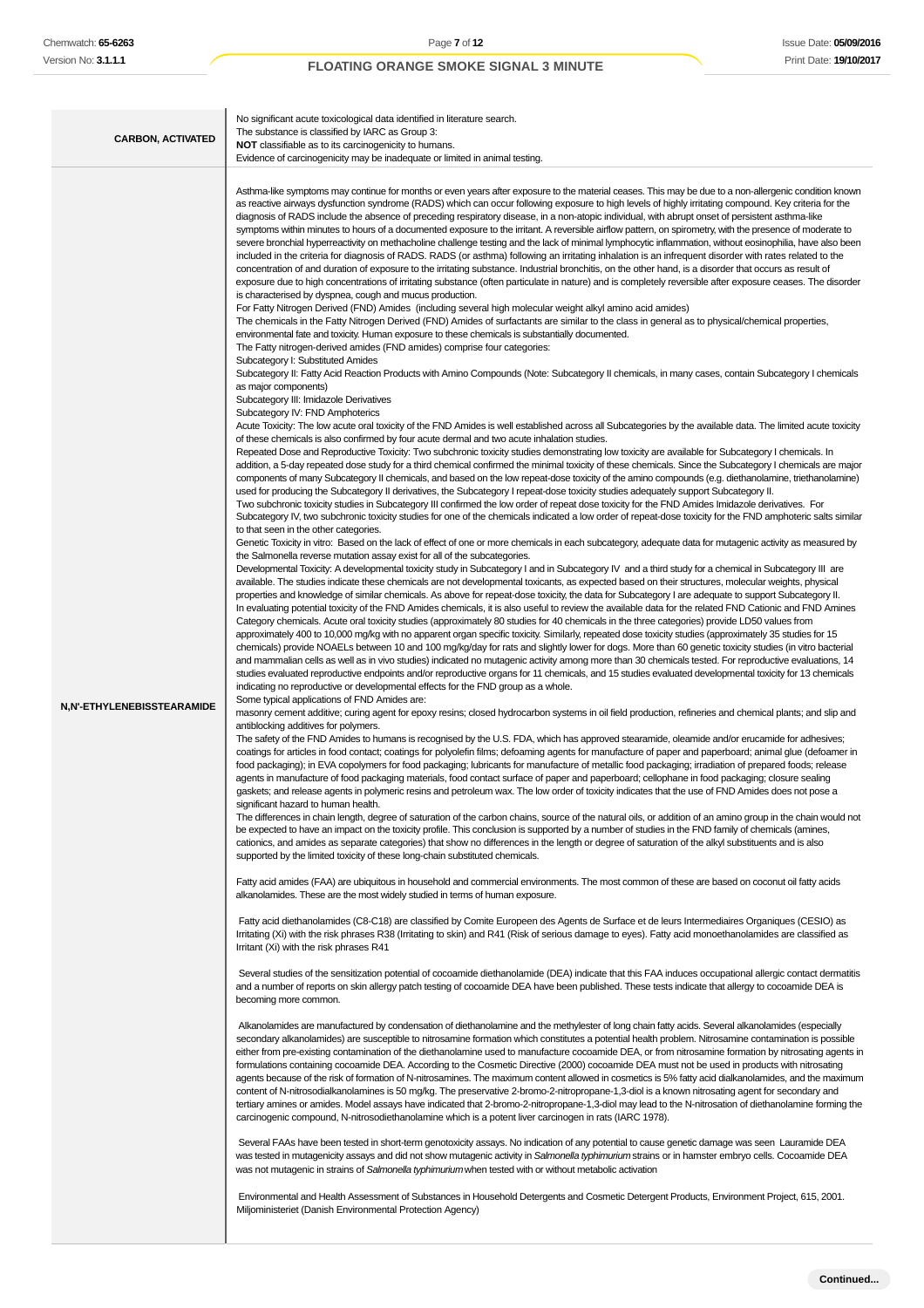| <b>QUINIZARIN</b>                           | The following information refers to contact allergens as a group and may not be specific to this product.<br>Contact allergies quickly manifest themselves as contact eczema, more rarely as urticaria or Quincke's oedema. The pathogenesis of contact eczema<br>involves a cell-mediated (T lymphocytes) immune reaction of the delayed type. Other allergic skin reactions, e.g. contact urticaria, involve antibody-<br>mediated immune reactions. The significance of the contact allergen is not simply determined by its sensitisation potential: the distribution of the<br>substance and the opportunities for contact with it are equally important. A weakly sensitising substance which is widely distributed can be a more<br>important allergen than one with stronger sensitising potential with which few individuals come into contact. From a clinical point of view, substances are<br>noteworthy if they produce an allergic test reaction in more than 1% of the persons tested.<br>The material may be irritating to the eye, with prolonged contact causing inflammation. Repeated or prolonged exposure to irritants may produce<br>conjunctivitis. |                                                                                                                                                           |
|---------------------------------------------|-----------------------------------------------------------------------------------------------------------------------------------------------------------------------------------------------------------------------------------------------------------------------------------------------------------------------------------------------------------------------------------------------------------------------------------------------------------------------------------------------------------------------------------------------------------------------------------------------------------------------------------------------------------------------------------------------------------------------------------------------------------------------------------------------------------------------------------------------------------------------------------------------------------------------------------------------------------------------------------------------------------------------------------------------------------------------------------------------------------------------------------------------------------------------------|-----------------------------------------------------------------------------------------------------------------------------------------------------------|
| <b>Acute Toxicity</b>                       | $\circ$<br>Carcinogenicity                                                                                                                                                                                                                                                                                                                                                                                                                                                                                                                                                                                                                                                                                                                                                                                                                                                                                                                                                                                                                                                                                                                                                  | $\infty$                                                                                                                                                  |
| <b>Skin Irritation/Corrosion</b>            | $\circledcirc$<br>Reproductivity                                                                                                                                                                                                                                                                                                                                                                                                                                                                                                                                                                                                                                                                                                                                                                                                                                                                                                                                                                                                                                                                                                                                            | ര                                                                                                                                                         |
| <b>Serious Eye Damage/Irritation</b>        | ✔<br><b>STOT - Single Exposure</b>                                                                                                                                                                                                                                                                                                                                                                                                                                                                                                                                                                                                                                                                                                                                                                                                                                                                                                                                                                                                                                                                                                                                          | $\circ$                                                                                                                                                   |
| <b>Respiratory or Skin</b><br>sensitisation | $\circledcirc$<br><b>STOT - Repeated Exposure</b>                                                                                                                                                                                                                                                                                                                                                                                                                                                                                                                                                                                                                                                                                                                                                                                                                                                                                                                                                                                                                                                                                                                           | $\circ$                                                                                                                                                   |
| Mutagenicity                                | $\circ$<br><b>Aspiration Hazard</b>                                                                                                                                                                                                                                                                                                                                                                                                                                                                                                                                                                                                                                                                                                                                                                                                                                                                                                                                                                                                                                                                                                                                         | ര                                                                                                                                                         |
|                                             | Legend:                                                                                                                                                                                                                                                                                                                                                                                                                                                                                                                                                                                                                                                                                                                                                                                                                                                                                                                                                                                                                                                                                                                                                                     | $\blacktriangleright$ - Data available but does not fill the criteria for classification<br>$\blacktriangleright$ - Data available to make classification |

– Data Not Available to make classification

# **SECTION 12 ECOLOGICAL INFORMATION**

| <b>FLOATING ORANGE SMOKE</b> | <b>ENDPOINT</b>  | <b>TEST DURATION (HR)</b> | <b>SPECIES</b>                |             | <b>VALUE</b>     | <b>SOURCE</b>           |
|------------------------------|------------------|---------------------------|-------------------------------|-------------|------------------|-------------------------|
| <b>SIGNAL 3 MINUTE</b>       | Not<br>Available | Not Available             | Not Available                 |             | Not<br>Available | Not<br>Available        |
|                              | <b>ENDPOINT</b>  | <b>TEST DURATION (HR)</b> | <b>SPECIES</b>                |             | VALUE            | <b>SOURCE</b>           |
|                              | <b>LC50</b>      | 96                        | Fish                          |             | $=13000$ mg/L    | $\overline{1}$          |
| potassium chlorate           | <b>EC50</b>      | 72                        | Algae or other aquatic plants |             | 1.9mg/L          | $\overline{\mathbf{4}}$ |
|                              | <b>NOEC</b>      | 72                        | Algae or other aquatic plants |             | $<$ 0.5mg/L      | $\overline{\mathbf{4}}$ |
|                              | <b>ENDPOINT</b>  | <b>TEST DURATION (HR)</b> | <b>SPECIES</b>                |             | VALUE            | <b>SOURCE</b>           |
| potassium nitrate            | <b>LC50</b>      | 96                        | Fish                          |             | 22.5mg/L         | 4                       |
|                              | <b>ENDPOINT</b>  | <b>TEST DURATION (HR)</b> | <b>SPECIES</b>                |             | VALUE            | <b>SOURCE</b>           |
|                              | <b>LC50</b>      | 96                        | Fish                          |             | $<$ 14mg/L       | $\overline{4}$          |
| sulfur                       | <b>EC50</b>      | 48                        | Crustacea                     |             | >5000mg/L        | 4                       |
|                              | <b>NOEC</b>      | 504                       | Crustacea                     |             | >0.0025mg/L      | 2                       |
|                              | <b>ENDPOINT</b>  | <b>TEST DURATION (HR)</b> | <b>SPECIES</b>                |             | <b>VALUE</b>     | <b>SOURCE</b>           |
| barium nitrate               | <b>LC50</b>      | 96                        | Fish                          |             | $>3.5$ mg/L      | $\overline{c}$          |
|                              | EC50             | 72                        | Algae or other aquatic plants |             | $>1.92$ mg/L     | $\overline{2}$          |
|                              | <b>NOEC</b>      | 72                        | Algae or other aquatic plants |             | $>=1.92$ mg/L    | 2                       |
|                              | <b>ENDPOINT</b>  | <b>TEST DURATION (HR)</b> | <b>SPECIES</b>                |             | VALUE            | <b>SOURCE</b>           |
| carbon, activated            | Not<br>Available | Not Available             | Not Available                 |             | Not<br>Available | Not<br>Available        |
|                              | <b>ENDPOINT</b>  | <b>TEST DURATION (HR)</b> | <b>SPECIES</b>                |             | VALUE            | <b>SOURCE</b>           |
| polyethylene                 | Not<br>Available | Not Available             | Not Available                 |             | Not<br>Available | Not<br>Available        |
|                              | <b>ENDPOINT</b>  | <b>TEST DURATION (HR)</b> | <b>SPECIES</b>                |             | VALUE            | <b>SOURCE</b>           |
| N,N'-ethylenebisstearamide   | Not<br>Available | Not Available             | Not Available                 |             | Not<br>Available | Not<br>Available        |
|                              | <b>ENDPOINT</b>  | <b>TEST DURATION (HR)</b> | <b>SPECIES</b>                | VALUE       |                  | <b>SOURCE</b>           |
|                              | <b>EC50</b>      | 48                        | Crustacea                     |             | 0.029477344mg/L  | 4                       |
| quinizarin                   | <b>EC50</b>      | 72                        | Algae or other aquatic plants | 0.044mg/L   |                  | 2                       |
|                              | <b>NOEC</b>      | 72                        | Algae or other aquatic plants | 0.00757mg/L |                  | $\overline{2}$          |

(Japan) - Bioconcentration Data 7. METI (Japan) - Bioconcentration Data 8. Vendor Data

**Persistence and degradability**

(QSAR) - Aquatic Toxicity Data (Estimated) 4. US EPA, Ecotox database - Aquatic Toxicity Data 5. ECETOC Aquatic Hazard Assessment Data 6. NITE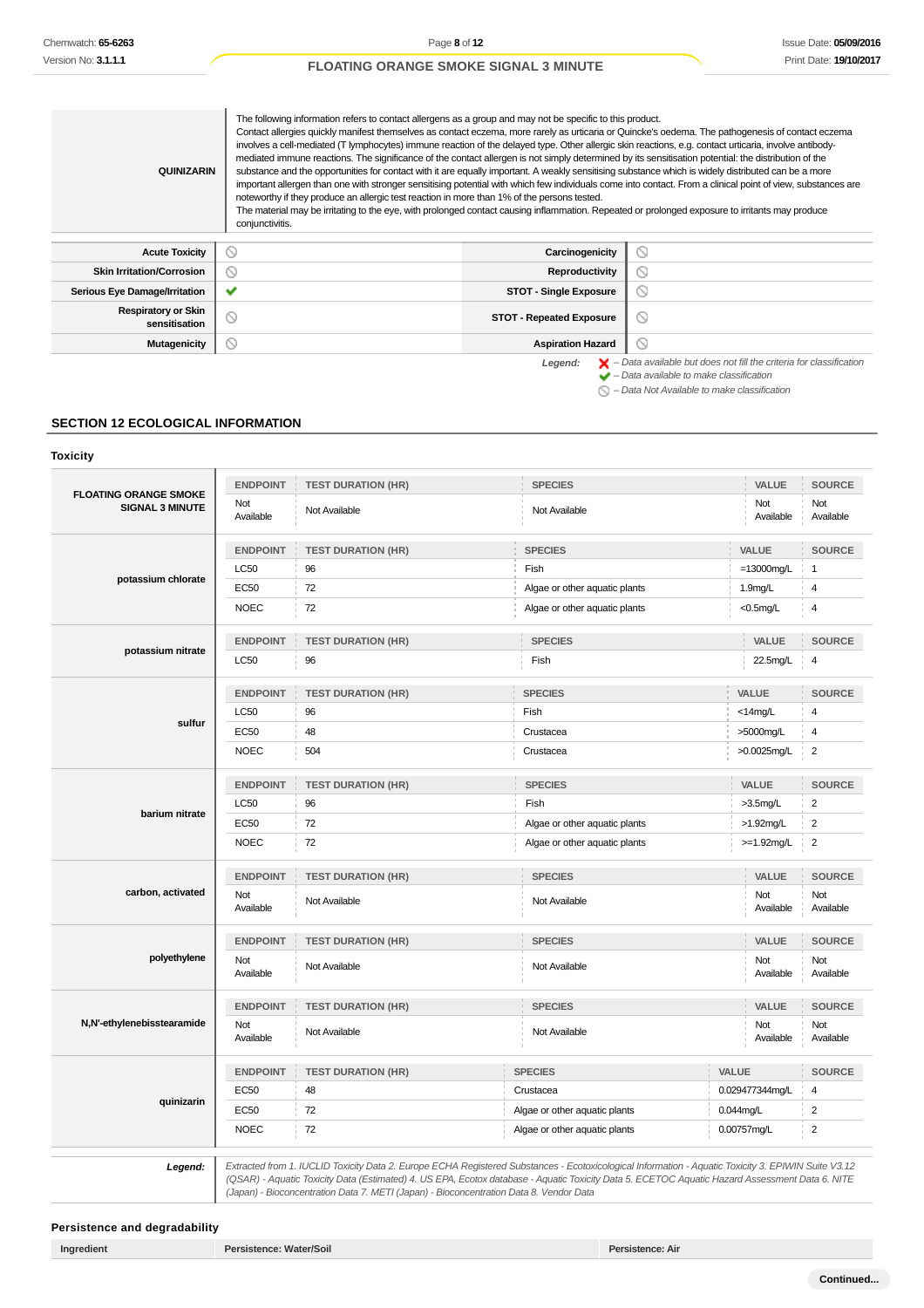| potassium chlorate         | <b>HIGH</b> | <b>HIGH</b> |
|----------------------------|-------------|-------------|
| potassium nitrate          | <b>LOW</b>  | <b>LOW</b>  |
| sulfur                     | <b>LOW</b>  | <b>LOW</b>  |
| polyethylene               | <b>LOW</b>  | <b>LOW</b>  |
| N,N'-ethylenebisstearamide | <b>HIGH</b> | <b>HIGH</b> |
| quinizarin                 | <b>HIGH</b> | <b>HIGH</b> |

# **Bioaccumulative potential**

| Ingredient                 | <b>Bioaccumulation</b>    |
|----------------------------|---------------------------|
| potassium chlorate         | LOW (LogKOW = $-4.6296$ ) |
| potassium nitrate          | LOW (LogKOW = $0.209$ )   |
| sulfur                     | LOW (LogKOW = $0.229$ )   |
| polyethylene               | LOW (LogKOW = $1.2658$ )  |
| N,N'-ethylenebisstearamide | LOW (BCF = $6.2$ )        |
| quinizarin                 | $MEDIUM (LogKOW = 3.938)$ |

# **Mobility in soil**

| Ingredient                 | <b>Mobility</b>          |
|----------------------------|--------------------------|
| potassium chlorate         | LOW (KOC = $35.04$ )     |
| potassium nitrate          | LOW ( $KOC = 14.3$ )     |
| sulfur                     | LOW ( $KOC = 14.3$ )     |
| polyethylene               | LOW ( $KOC = 14.3$ )     |
| N,N'-ethylenebisstearamide | $LOW (KOC = 5754000000)$ |
| quinizarin                 | LOW ( $KOC = 507.7$ )    |

# **SECTION 13 DISPOSAL CONSIDERATIONS**

| Waste treatment methods      |                                                                                                                                                                                                                                                                                                                                                                                                                                                                                                                                       |
|------------------------------|---------------------------------------------------------------------------------------------------------------------------------------------------------------------------------------------------------------------------------------------------------------------------------------------------------------------------------------------------------------------------------------------------------------------------------------------------------------------------------------------------------------------------------------|
| Product / Packaging disposal | Explosives must not be thrown away, buried, discarded or placed with garbage.<br>Explosives which are surplus, deteriorated or considered unsafe for transport, storage or use shall be destroyed and the statutory authorities shall be<br>notified.<br>F This material may be disposed of by burning or detonation but the operation may only be performed under the control of a person trained in the safe<br>destruction of explosives.<br>Refer to local Waste Disposal Authority and supplier for suitable disposal procedure. |

# **SECTION 14 TRANSPORT INFORMATION**

**Transport hazard class(es)**

ICAO/IATA Class | 1.4S ICAO / IATA Subrisk Not Applicable

| <b>Labels Required</b>          |                                                                     |
|---------------------------------|---------------------------------------------------------------------|
|                                 |                                                                     |
| <b>Marine Pollutant</b>         | <b>NO</b>                                                           |
| Land transport (DOT)            |                                                                     |
| <b>UN number</b>                | 0507                                                                |
| UN proper shipping name         | Signals, smoke                                                      |
| Transport hazard class(es)      | 1.4S<br>Class<br>Not Applicable<br>Subrisk i                        |
| Packing group                   | Not Applicable                                                      |
| <b>Environmental hazard</b>     | Not Applicable                                                      |
| Special precautions for user    | 1.4S<br><b>Hazard Label</b><br>Special provisions<br>Not Applicable |
| Air transport (ICAO-IATA / DGR) |                                                                     |
| <b>UN number</b>                | 0507                                                                |
| UN proper shipping name         | Signals, smoke                                                      |
|                                 |                                                                     |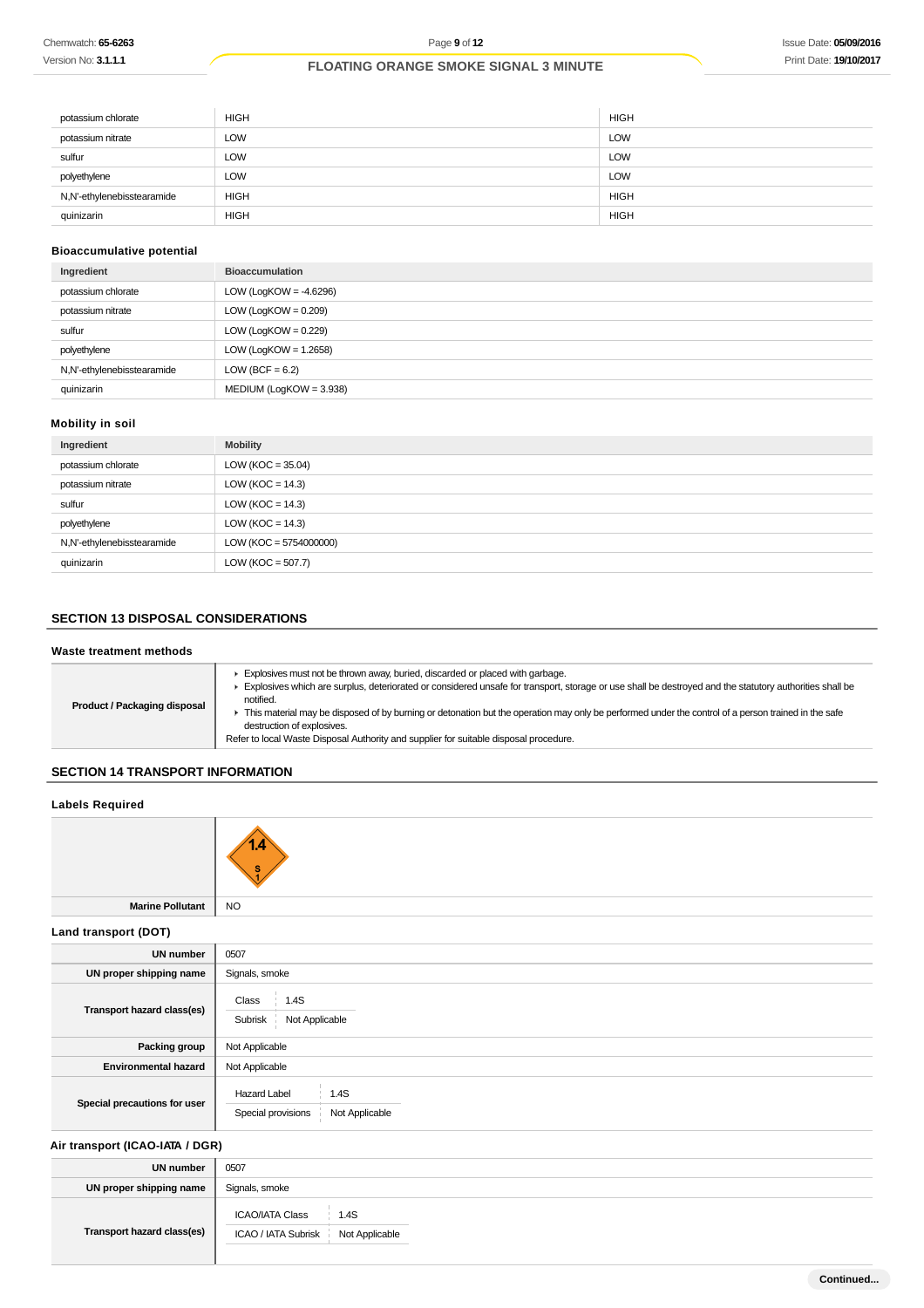# Issue Date: **05/09/2016** Print Date: **19/10/2017**

# **FLOATING ORANGE SMOKE SIGNAL 3 MINUTE**

|                              | <b>ERG Code</b><br>3L                                     |                |
|------------------------------|-----------------------------------------------------------|----------------|
| Packing group                | Not Applicable                                            |                |
| <b>Environmental hazard</b>  | Not Applicable                                            |                |
|                              | Special provisions                                        | Not Applicable |
|                              | Cargo Only Packing Instructions                           | 135            |
|                              | Cargo Only Maximum Qty / Pack                             | 100 kg         |
| Special precautions for user | Passenger and Cargo Packing Instructions                  | 135            |
|                              | Passenger and Cargo Maximum Qty / Pack                    | 25 kg          |
|                              | Passenger and Cargo Limited Quantity Packing Instructions | Forbidden      |
|                              | Passenger and Cargo Limited Maximum Qty / Pack            | Forbidden      |
|                              |                                                           |                |

#### **Sea transport (IMDG-Code / GGVSee)**

| <b>UN number</b>             | 0507                                                                                                                               |
|------------------------------|------------------------------------------------------------------------------------------------------------------------------------|
| UN proper shipping name      | SIGNALS, SMOKE                                                                                                                     |
| Transport hazard class(es)   | <b>IMDG Class</b><br>1.4S<br><b>IMDG Subrisk</b><br>Not Applicable                                                                 |
| Packing group                | Not Applicable                                                                                                                     |
| <b>Environmental hazard</b>  | Not Applicable                                                                                                                     |
| Special precautions for user | $F-B$ , $S-X$<br><b>EMS Number</b><br>Special provisions<br>Not Applicable<br><b>Limited Quantities</b><br>$\overline{\mathbf{0}}$ |

# **Transport in bulk according to Annex II of MARPOL and the IBC code**

Not Applicable

# **SECTION 15 REGULATORY INFORMATION**

# **Safety, health and environmental regulations / legislation specific for the substance or mixture**

#### **POTASSIUM CHLORATE(3811-04-9) IS FOUND ON THE FOLLOWING REGULATORY LISTS**

| US - Massachusetts - Right To Know Listed Chemicals                                              | US List of Active Substances Exempt from the TSCA Inventory Notifications (Active-Inactive) |
|--------------------------------------------------------------------------------------------------|---------------------------------------------------------------------------------------------|
| US - Pennsylvania - Hazardous Substance List                                                     | Rule                                                                                        |
| US - Rhode Island Hazardous Substance List                                                       | US Toxic Substances Control Act (TSCA) - Chemical Substance Inventory                       |
|                                                                                                  | US TSCA Chemical Substance Inventory - Interim List of Active Substances                    |
| POTASSIUM NITRATE(7757-79-1) IS FOUND ON THE FOLLOWING REGULATORY LISTS                          |                                                                                             |
| US - Massachusetts - Right To Know Listed Chemicals                                              | US List of Active Substances Exempt from the TSCA Inventory Notifications (Active-Inactive) |
| US - Pennsylvania - Hazardous Substance List                                                     | Rule                                                                                        |
| US - Rhode Island Hazardous Substance List                                                       | US Toxic Substances Control Act (TSCA) - Chemical Substance Inventory                       |
| US EPCRA Section 313 Chemical List                                                               | US TSCA Chemical Substance Inventory - Interim List of Active Substances                    |
| SULFUR(7704-34-9.) IS FOUND ON THE FOLLOWING REGULATORY LISTS                                    |                                                                                             |
| US - California OEHHA/ARB - Chronic Reference Exposure Levels and Target Organs                  | US - Rhode Island Hazardous Substance List                                                  |
| (CRELs)                                                                                          | US - Tennessee Occupational Exposure Limits - Limits For Air Contaminants                   |
| US - California Permissible Exposure Limits for Chemical Contaminants                            | US - Washington Permissible exposure limits of air contaminants                             |
| US - Hawaii Air Contaminant Limits                                                               | US - Wyoming Toxic and Hazardous Substances Table Z1 Limits for Air Contaminants            |
| US - Massachusetts - Right To Know Listed Chemicals                                              | US List of Active Substances Exempt from the TSCA Inventory Notifications (Active-Inactive) |
| US - Michigan Exposure Limits for Air Contaminants                                               | Rule                                                                                        |
| US - Oregon Permissible Exposure Limits (Z-1)                                                    | US Toxic Substances Control Act (TSCA) - Chemical Substance Inventory                       |
| US - Pennsylvania - Hazardous Substance List                                                     | US TSCA Chemical Substance Inventory - Interim List of Active Substances                    |
| BARIUM NITRATE(10022-31-8) IS FOUND ON THE FOLLOWING REGULATORY LISTS                            |                                                                                             |
| US - Alaska Limits for Air Contaminants                                                          | US - Washington Permissible exposure limits of air contaminants                             |
| US - California Permissible Exposure Limits for Chemical Contaminants                            | US - Wyoming Toxic and Hazardous Substances Table Z1 Limits for Air Contaminants            |
| US - Hawaii Air Contaminant Limits                                                               | US ACGIH Threshold Limit Values (TLV)                                                       |
| US - Idaho - Limits for Air Contaminants                                                         | US ACGIH Threshold Limit Values (TLV) - Carcinogens                                         |
| US - Massachusetts - Right To Know Listed Chemicals                                              | US ATSDR Minimal Risk Levels for Hazardous Substances (MRLs)                                |
| US - Michigan Exposure Limits for Air Contaminants                                               | US EPA Carcinogens Listing                                                                  |
| US - Minnesota Permissible Exposure Limits (PELs)                                                | US EPCRA Section 313 Chemical List                                                          |
| US - Oregon Permissible Exposure Limits (Z-1)                                                    | US List of Active Substances Exempt from the TSCA Inventory Notifications (Active-Inactive) |
| US - Pennsylvania - Hazardous Substance List                                                     | Rule                                                                                        |
| US - Rhode Island Hazardous Substance List                                                       | US NIOSH Recommended Exposure Limits (RELs)                                                 |
| US - Tennessee Occupational Exposure Limits - Limits For Air Contaminants                        | US OSHA Permissible Exposure Levels (PELs) - Table Z1                                       |
| US - Vermont Permissible Exposure Limits Table Z-1-A Final Rule Limits for Air Contaminants      | US Toxic Substances Control Act (TSCA) - Chemical Substance Inventory                       |
| US - Vermont Permissible Exposure Limits Table Z-1-A Transitional Limits for Air<br>Contaminants | US TSCA Chemical Substance Inventory - Interim List of Active Substances                    |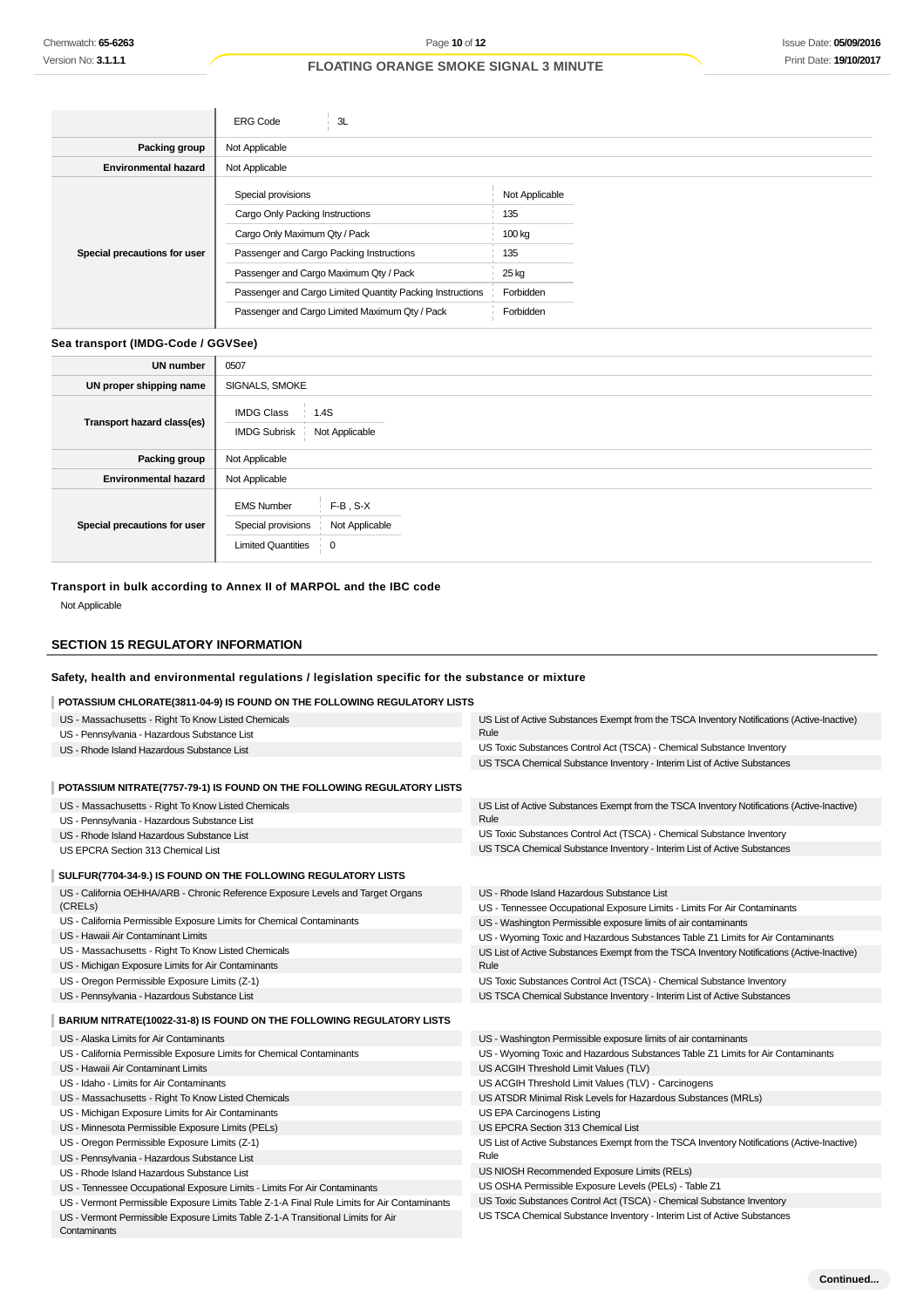| CARBON, ACTIVATED(7440-44-0) IS FOUND ON THE FOLLOWING REGULATORY LISTS                             |                                                                                                                                                   |           |
|-----------------------------------------------------------------------------------------------------|---------------------------------------------------------------------------------------------------------------------------------------------------|-----------|
| International Air Transport Association (IATA) Dangerous Goods Regulations - Prohibited List        | US - Rhode Island Hazardous Substance List                                                                                                        |           |
| Passenger and Cargo Aircraft                                                                        | US - Tennessee Occupational Exposure Limits - Limits For Air Contaminants                                                                         |           |
| US - California OEHHA/ARB - Chronic Reference Exposure Levels and Target Organs                     | US - Vermont Permissible Exposure Limits Table Z-1-A Final Rule Limits for Air Contaminants                                                       |           |
| (CRELs)                                                                                             | US - Washington Permissible exposure limits of air contaminants                                                                                   |           |
| US - California Permissible Exposure Limits for Chemical Contaminants                               | US - Wyoming Toxic and Hazardous Substances Table Z1 Limits for Air Contaminants                                                                  |           |
| US - Hawaii Air Contaminant Limits                                                                  | US List of Active Substances Exempt from the TSCA Inventory Notifications (Active-Inactive)                                                       |           |
| US - Idaho - Toxic and Hazardous Substances - Mineral Dust                                          | Rule                                                                                                                                              |           |
| US - Michigan Exposure Limits for Air Contaminants                                                  | US OSHA Permissible Exposure Levels (PELs) - Table Z1                                                                                             |           |
| US - Minnesota Permissible Exposure Limits (PELs)                                                   | US Toxic Substances Control Act (TSCA) - Chemical Substance Inventory                                                                             |           |
| US - Oregon Permissible Exposure Limits (Z-1)                                                       | US TSCA Chemical Substance Inventory - Interim List of Active Substances                                                                          |           |
| US - Pennsylvania - Hazardous Substance List                                                        |                                                                                                                                                   |           |
| POLYETHYLENE(9002-88-4) IS FOUND ON THE FOLLOWING REGULATORY LISTS                                  |                                                                                                                                                   |           |
| International Agency for Research on Cancer (IARC) - Agents Classified by the IARC<br>Monographs    | US Toxic Substances Control Act (TSCA) - Chemical Substance Inventory<br>US TSCA Chemical Substance Inventory - Interim List of Active Substances |           |
| US List of Active Substances Exempt from the TSCA Inventory Notifications (Active-Inactive)<br>Rule |                                                                                                                                                   |           |
| N,N'-ETHYLENEBISSTEARAMIDE(110-30-5) IS FOUND ON THE FOLLOWING REGULATORY LISTS                     |                                                                                                                                                   |           |
| US List of Active Substances Exempt from the TSCA Inventory Notifications (Active-Inactive)<br>Rule | US TSCA Chemical Substance Inventory - Interim List of Active Substances                                                                          |           |
| US Toxic Substances Control Act (TSCA) - Chemical Substance Inventory                               |                                                                                                                                                   |           |
| QUINIZARIN(81-64-1) IS FOUND ON THE FOLLOWING REGULATORY LISTS                                      |                                                                                                                                                   |           |
| US Clean Air Act - Hazardous Air Pollutants                                                         | US Toxic Substances Control Act (TSCA) - Chemical Substance Inventory                                                                             |           |
| US EPCRA Section 313 Chemical List                                                                  | US TSCA Chemical Substance Inventory - Interim List of Active Substances                                                                          |           |
| US List of Active Substances Exempt from the TSCA Inventory Notifications (Active-Inactive)<br>Rule |                                                                                                                                                   |           |
| <b>Federal Regulations</b>                                                                          |                                                                                                                                                   |           |
| Superfund Amendments and Reauthorization Act of 1986 (SARA)                                         |                                                                                                                                                   |           |
| SECTION 311/312 HAZARD CATEGORIES                                                                   |                                                                                                                                                   |           |
| Immediate (acute) health hazard                                                                     |                                                                                                                                                   | Yes       |
| Delayed (chronic) health hazard                                                                     |                                                                                                                                                   | <b>No</b> |
| Fire hazard                                                                                         |                                                                                                                                                   | <b>No</b> |
| Pressure hazard                                                                                     |                                                                                                                                                   | Yes       |
| Reactivity hazard                                                                                   |                                                                                                                                                   | No        |

**US. EPA CERCLA HAZARDOUS SUBSTANCES AND REPORTABLE QUANTITIES (40 CFR 302.4)**

None Reported

## **State Regulations**

# **US. CALIFORNIA PROPOSITION 65**

None Reported

| <b>National Inventory</b>     | <b>Status</b>                                                                                                                                                                                |
|-------------------------------|----------------------------------------------------------------------------------------------------------------------------------------------------------------------------------------------|
| Australia - AICS              | $\checkmark$                                                                                                                                                                                 |
| Canada - DSL                  | $\checkmark$                                                                                                                                                                                 |
| Canada - NDSL                 | N (polyethylene; sulfur; barium nitrate; carbon, activated; quinizarin; potassium chlorate; potassium nitrate; N,N'-ethylenebisstearamide)                                                   |
| China - IECSC                 | Y                                                                                                                                                                                            |
| Europe - EINEC / ELINCS / NLP | N (polyethylene)                                                                                                                                                                             |
| Japan - ENCS                  | N (sulfur; carbon, activated)                                                                                                                                                                |
| Korea - KECI                  | Y                                                                                                                                                                                            |
| New Zealand - NZIoC           | Y                                                                                                                                                                                            |
| Philippines - PICCS           | Y                                                                                                                                                                                            |
| USA - TSCA                    | Y                                                                                                                                                                                            |
| Legend:                       | $Y = All$ ingredients are on the inventory<br>$N = Not$ determined or one or more ingredients are not on the inventory and are not exempt from listing(see specific ingredients in brackets) |

# **SECTION 16 OTHER INFORMATION**

## **Other information**

# **Ingredients with multiple cas numbers**

| Name           | <b>CAS No</b> |
|----------------|---------------|
| harium nitrate | $3 - 87 - 7$  |

Classification of the preparation and its individual components has drawn on official and authoritative sources as well as independent review by the Chemwatch Classification committee using available literature references.